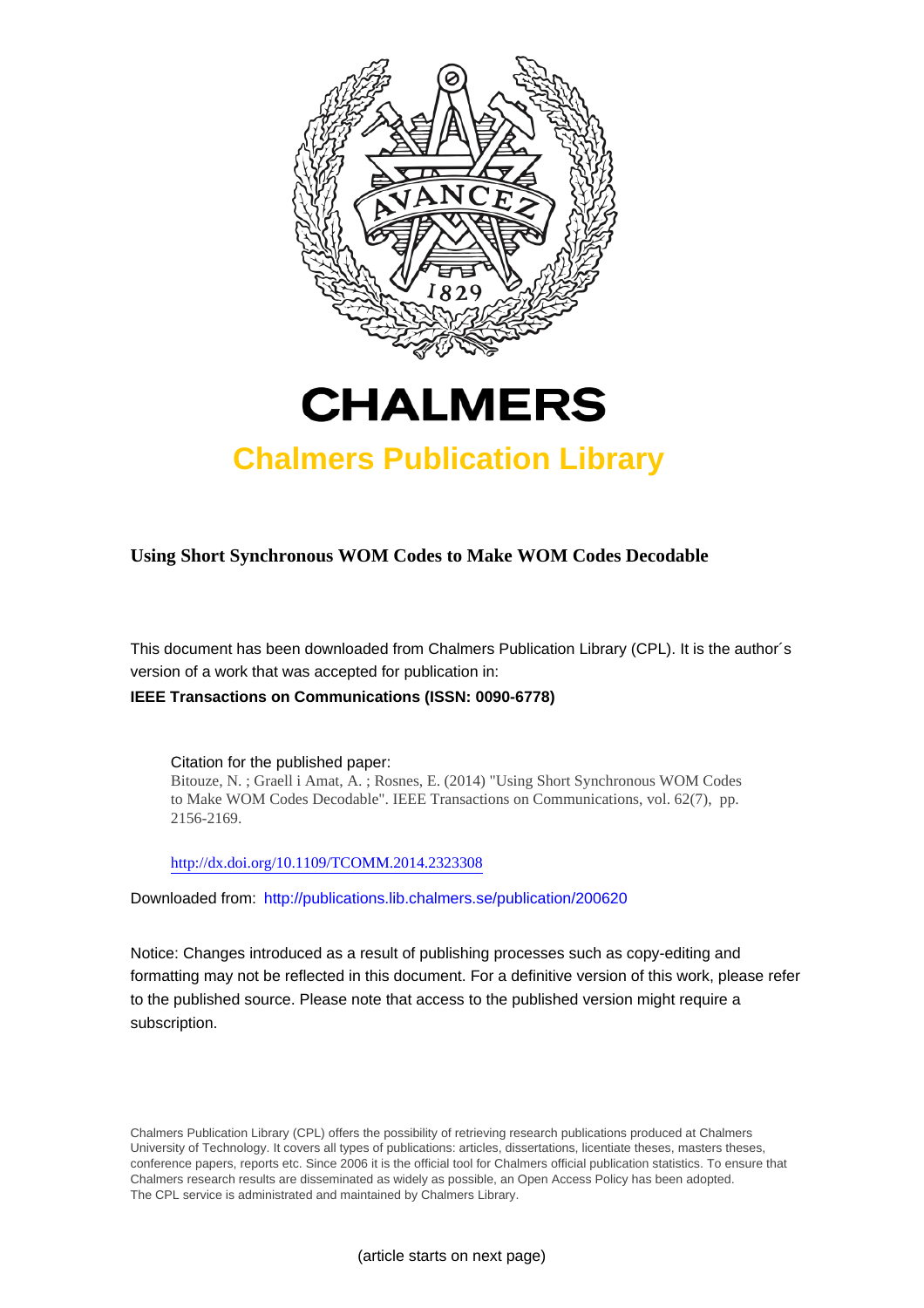# Using Short Synchronous WOM Codes to Make WOM Codes Decodable

Nicolas Bitouz´e, Alexandre Graell i Amat, *Senior Member, IEEE*, and Eirik Rosnes, *Senior Member, IEEE*

*Abstract*—In the framework of write-once memory (WOM) codes, it is important to distinguish between codes that can be decoded directly and those that require the decoder to know the current generation so as to successfully decode the state of the memory. A widely used approach to constructing WOM codes is to design first nondecodable codes that approach the boundaries of the capacity region, and then make them decodable by appending additional cells that store the current generation, at an expense of rate loss. In this paper, we propose an alternative method to make nondecodable WOM codes decodable by appending cells that also store some additional data. The key idea is to append to the original (nondecodable) code a short *synchronous* WOM code and write generations of the original code and of the synchronous code simultaneously. We consider both the binary and the nonbinary case. Furthermore, we propose a construction of synchronous WOM codes, which are then used to make nondecodable codes decodable. For short-to-moderate block lengths, the proposed method significantly reduces the rate loss as compared to the standard method.

*Index Terms*—Coding theory, decodable codes, flash memories, synchronous write-once memory (WOM) codes.

#### I. INTRODUCTION AND DEFINITIONS

The write-once memory (WOM) model was introduced in [1] to study storage devices consisting of q-ary ( $q \ge 2$ ) memory cells whose values cannot be decreased. It was originally introduced to model the behavior of optical disks and study coding schemes that would allow one to write data several times on a disk even though each bit can only be written once. By allowing data from a previous write to be "forgotten" when a new write occurs, one can show that the total amount of information that can be stored on such a disk is greater if several small pieces of information are stored and forgotten one after the other than if the whole disk is written at once. The model is now mainly studied because of its similarity with flash memories, on which the value of a cell can be decreased, but at an extremely high cost. Since the original paper by Rivest and Shamir [1], several other works on this topic have appeared, both in terms of code constructions,

A. Graell i Amat was supported by the Swedish Research Council under Grant #2011-5961. E. Rosnes was supported by Simula@UiB. The material in this paper was presented in part at the 2012 IEEE International Symposium on Information Theory, Cambridge, MA, July 2012.

N. Bitouzé was with the Department of Electronics, Institut Télécom-Télécom Bretagne, CS 83818 - 29238 Brest Cedex 3, France. He is now with the Department of Electrical Engineering, University of California, Los Angeles (UCLA), Los Angeles, CA 90095-1594. E-mail: bitouze@ucla.edu.

A. Graell i Amat is with the Department of Signals and Systems, Chalmers University of Technology, Gothenburg, Sweden. E-mail: alexandre. graell@chalmers.se.

E. Rosnes was with Ceragon Networks AS, Kokstadveien 23, N-5257 Kokstad, Norway. He is now with the Selmer Center, Department of Informatics, University of Bergen, N-5020 Bergen, Norway, and the Simula Research Lab. E-mail: eirik@ii.uib.no.

capacity, and error-correction. See, for instance, [2–13] and references therein. Recently, lattice-based constructions have been proposed. For instance, in  $[14, 15]$  lattice-based t-write codes for multilevel cells were presented. For applications to flash memories, see [16–18].

The fundamental problem in the WOM model is, considering an array of  $n$  empty  $q$ -ary cells, to know how much information one can store using exactly  $t$  writes (also called *generations*). The coding schemes that are used to fulfill this goal are called t*-write WOM codes*. The following definition is taken from [11].

*Definition 1:* An  $[n, t : M_1, \ldots, M_t]_q$  *t*-write *q*-ary WOM code  $C$  is a coding scheme for  $n$   $q$ -ary WOM cells, which consists of t pairs of encoding and decoding maps  $\mathcal{E}_i$  and  $\mathcal{D}_i$  $(1 \leq i \leq t)$  such that

- 1)  $\mathcal{E}_1: \{1, \ldots, M_1\} \to \{0, \ldots, q-1\}^n$ . 2) For  $2 < i < t$ : •  $\mathcal{E}_i: \{1, ..., M_i\} \times \text{Im}(\mathcal{E}_{i-1}) \to \{0, ..., q-1\}^n$ , •  $\forall (m, \mathbf{b}) \in \{1, \ldots, M_i\} \times \text{Im}(\mathcal{E}_{i-1}),$  $\forall j \in \{1, \ldots, n\}, \, (\mathcal{E}_i(m, \mathbf{b}))_j \geq (\mathbf{b})_j.$
- 3) For  $1 \leq i \leq t$ ,  $\mathcal{D}_i : \{0, \ldots, q-1\}^n \to \{1, \ldots, M_i\}$ , and
	- $\forall m \in \{1, ..., M_1\}, \, \mathcal{D}_1(\mathcal{E}_1(m)) = m,$
	- for  $2 \leq i \leq t$ ,  $\forall (m, \mathbf{b}) \in \{1, \ldots, M_i\} \times \text{Im}(\mathcal{E}_{i-1}),$  $\mathcal{D}_i(\mathcal{E}_i(m, \mathbf{b})) = m$ .

For simplicity, in the remainder of the paper, we will refer to WOM codes simply as codes. The rate of the above code, referred to as the WOM-rate, or sometimes just as the rate of the code, is defined as follows [11].

*Definition 2:* The rate of generation  $i \in \{1, \ldots, t\}$  of an  $[n, t : M_1, \ldots, M_t]_q$  q-ary code C is

$$
R_i(C) \stackrel{\Delta}{=} \frac{\log_2 M_i}{n}
$$

and the WOM-rate of  $C$  is defined as

$$
R(C) \stackrel{\Delta}{=} \sum_{i=1}^{t} R_i(C) = \frac{\sum_{i=1}^{t} \log_2 M_i}{n}.
$$

The fundamental problem of the WOM model is therefore to find a code of maximum WOM-rate given  $t$  and  $q$ , and sometimes *n*.

For some codes, the state of the cells is enough to determine the current generation (i.e., how many times the memory has been written). However, some codes have a structure such that the same state of the memory can appear at different generations. This is not a problem if the same state of the memory at different generations corresponds to the same message, but when it is not the case, the decoder has to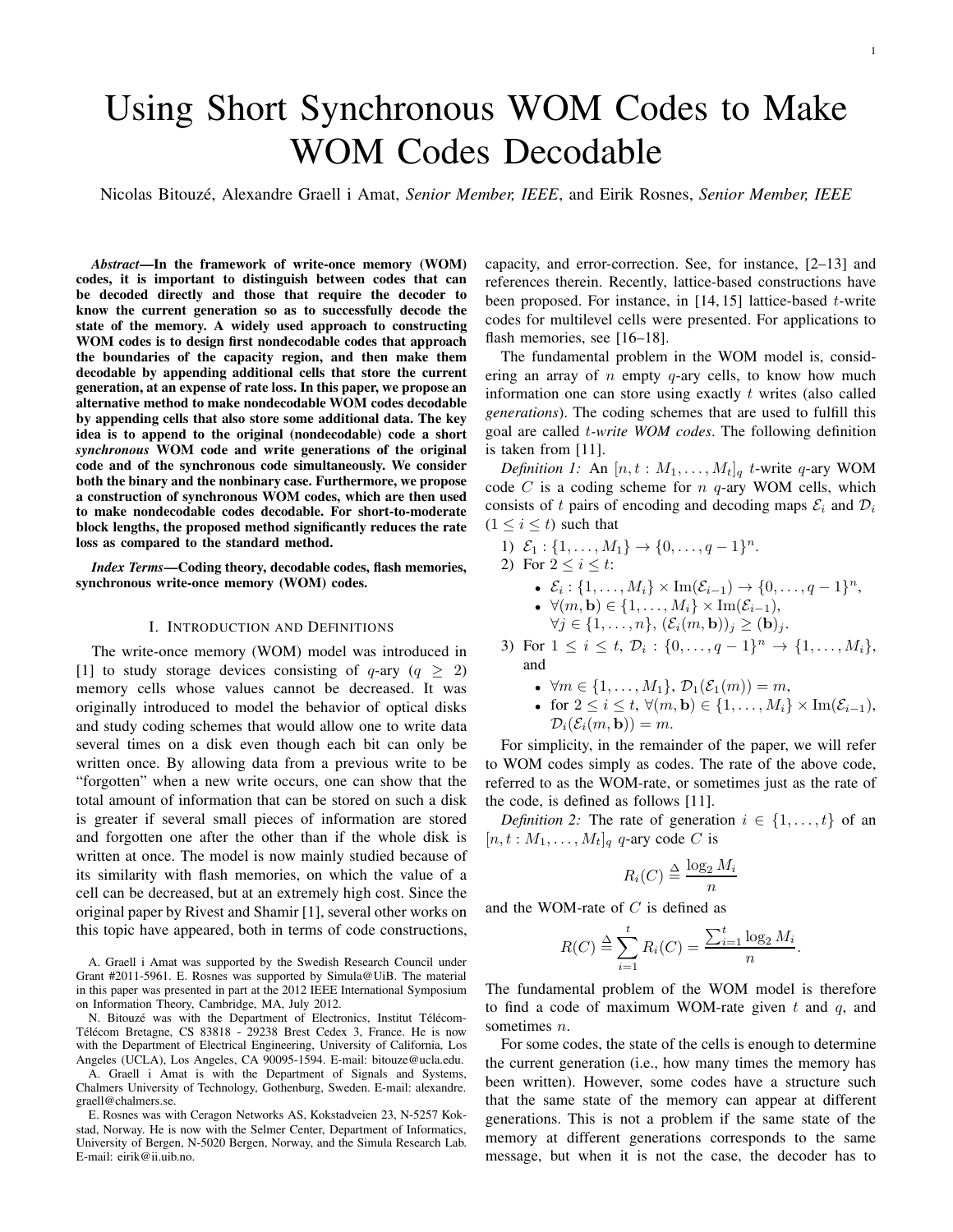be given the knowledge of the current generation in order to successfully decode the memory. We say that a code is *decodable* if for any state of the cells **b** and any  $i_1$  and  $i_2$  with  $\mathbf{b} \in \text{Im}(\mathcal{E}_{i_1}) \cap \text{Im}(\mathcal{E}_{i_2})$ ,  $\mathcal{D}_{i_1}(\mathbf{b}) = \mathcal{D}_{i_2}(\mathbf{b})$ . A code that does not satisfy this property is called *nondecodable*. A stronger property is given in [1]: a code is called *synchronous*<sup>1</sup> if the current state of the memory provides enough information to know the current generation, i.e., the sets  $\text{Im}(\mathcal{E}_i)$  are disjoint for  $1 \leq i \leq t$ . Synchronous codes are decodable. However, the reverse does not always hold. The work in [1] also considers a way to guarantee synchronousness: *laminar* codes are codes such that the *weight* of the cells, defined as the  $L_1$ -norm of the q-ary cell vector, is an injective function of the generation, i.e., for  $\mathbf{b}_1 \in \text{Im}(\mathcal{E}_{i_1})$  and  $\mathbf{b}_2 \in \text{Im}(\mathcal{E}_{i_2})$ ,  $w(\mathbf{b}_1) = w(\mathbf{b}_2) \Rightarrow i_1 = i_2$ . In the binary case, the weight reduces to the standard Hamming weight. The authors of [1] give a construction of laminar codes for  $n = t$  being a power of two, with WOM-rate  $\log_2(t)/2$ . However, synchronous codes have not been extensively studied in the literature. Note that nonsynchronous codes can still be directly decoded if, when the decoder cannot determine the current generation, the choice of  $\mathcal{D}_i$  has no impact on the decoded symbol. In Section II, we give examples of laminar, synchronous (but nonlaminar), and decodable (but nonsynchronous) codes.

A nondecodable  $[n_{\text{nd}}, t_{\text{nd}} : M_1, \ldots, M_{t_{\text{nd}}}]_2$  binary code C can be made decodable (and even synchronous) by simply concatenating k instances of C with a block of  $t_{nd}$ −1 cells that store the current generation (by being filled one by one at each write, starting at the second generation). The resulting code is a synchronous code with parameters  $[kn_{\text{nd}} + t_{\text{nd}} - 1, t_{\text{nd}}]$ :  $M_1^k, \ldots, M_{t_{\rm nd}}^k]_2$ . As k goes to infinity, the WOM-rate of this code approaches the WOM-rate of the original code,  $R(C)$ .

Most of the state-of-the-art high-rate codes are not *directly* decodable. Indeed, a common approach in the literature is to design (nondecodable) codes that approach the boundaries of the capacity region (see, e.g., [11, 12]), and then make them decodable using the method above. However, for shortto-moderate block lengths, making a nondecodable code decodable by appending  $t_{\text{nd}} - 1$  cells containing no data can significantly degrade its WOM-rate. For instance, consider  $n = 6$  and  $t = 4$ , and assume that we do not know a decodable code of length 6. In this case, we could select a nondecodable 4-write code of length 3, and append 3 cells to store the current generation. The resulting WOM-rate is half the original one, as the additional cells only carry information about the current generation.

In this paper, we propose a different approach to make a nondecodable  $t_{\text{nd}}$ -write code  $C$  decodable. Our main focus is on binary codes, but we also extend our results to  $q > 2$ . The key idea is to append (for a  $t_{\text{nd}}$ -write nondecodable binary code of length  $n_{\text{nd}}$ )  $t_{\text{nd}} - 1$  additional cells which store not only the current generation but also new data, by using a  $t_{\rm nd}$ -write synchronous code with length  $t_{\rm nd} - 1$ , and writing generations of  $C$  and of the synchronous code simultaneously. Since synchronous codes are at the basis of the proposed method, we consider first the construction of synchronous codes. Our main focus is on laminar codes. The construction of synchronous (laminar) codes was already addressed in [1]. However, [1] only considered the case where  $n = t$  and t is a power of 2. Here, we construct small laminar codes for both  $n = t$  and  $n > t$ , and propose a construction for synchronous codes of higher values of t. Lifting the constraint  $n = t$  allows to achieve higher WOM-rates. The obtained codes are then used to make nondecodable codes decodable. Whereas the main focus of this paper is on *unrestricted-rate* codes [12], i.e., we allow the individual writes to use a different number of inputs, we also extend our construction to *fixed-rate* codes, i.e., codes for which all writes store the same number of messages.

The remainder of this paper is organized as follows. In Section II, we introduce the main idea to turn nondecodable codes into decodable ones, and provide some examples. In Section III, we consider a simple family of laminar codes with  $n = t$ , as well as very short codes from this family. We also give bounds on the sizes of their generations, and construct better laminar codes with  $n > t$  by local manipulations of the codes with  $n = t$ . In Section IV, we propose a construction of synchronous codes with good properties to reach higher values of t by concatenating instances of a synchronous code using a second synchronous code to decide, at each generation, which of the instances of the first code are going to be modified. In Section V, we study the case of fixed-rate codes, and we extend our results on the binary case to nonbinary scenarios in Section VI. Finally, in Section VII, we compare our method of making nondecodable codes decodable with the method that only adds cells containing no data. Some conclusions are drawn in Section VIII.

#### II. MAIN IDEA AND EXAMPLES

Let C be a nondecodable code with parameters  $[n_{\text{nd}}, t_{\text{nd}}]$ :  $M_1, \ldots, M_{t_{\rm nd}}]_2$ , and WOM-rate  $R_{\rm nd}$ . The standard approach to turn C into a decodable code is to append  $t_{\text{nd}} - 1$  cells that store the current generation, thus obtaining a code of length  $n = n_{\text{nd}} + t_{\text{nd}} - 1$ . This incurs a rate loss

$$
\gamma_{\text{basic}} = \frac{R_{\text{nd}} - R_{\text{nd}} \frac{n_{\text{nd}}}{n}}{R_{\text{nd}}} = \frac{t_{\text{nd}} - 1}{n}.
$$
 (1)

The main idea in this paper is very simple: instead of adding cells that do not contain information, we append to the original code cells that also store actual data. This is achieved by appending to  $C$  a  $t_{\text{nd}}$ -write synchronous code of length  $n_{\text{sync}} = t_{\text{nd}} - 1$ , and writing generations of C and of the synchronous code simultaneously. Appending a synchronous code to C results in an overall decodable (and also synchronous) code (the synchronousness of the appended code guarantees that by observing the  $t_{\text{nd}} - 1$  new cells, the decoder can always determine the current generation, and use this knowledge to decode the overall code), while allowing to store extra data.

Let  $R_{\rm sync} > 0$  be the WOM-rate of the synchronous code that we append to the nondecodable code. The rate loss

 $1$ Our concept of a synchronous code is equivalent to the concept of an *almost-synchronous* code from [1].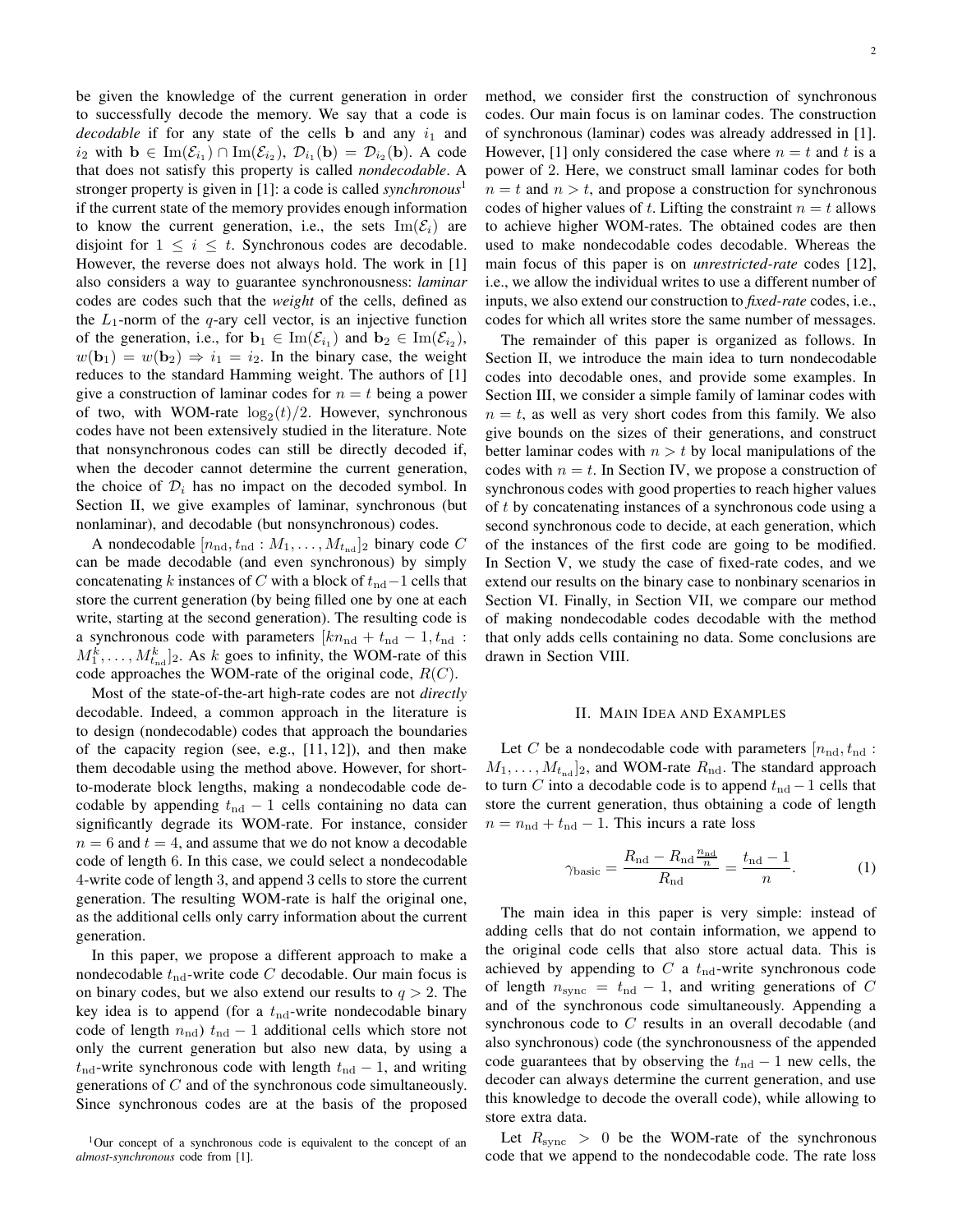introduced by this method, denoted by  $\gamma_{\rm sync}$ , is

$$
\gamma_{\text{sync}} = \frac{R_{\text{nd}} - (R_{\text{nd}}(n - n_{\text{sync}}) + R_{\text{sync}} n_{\text{sync}})}{R_{\text{nd}}}
$$

$$
= \frac{n_{\text{sync}}}{n} \left( 1 - \frac{R_{\text{sync}}}{R_{\text{nd}}} \right) \tag{2}
$$

which is smaller than  $\gamma_{\text{basic}}$ , since we can choose  $n_{\text{sync}} =$  $t_{\rm nd}$  − 1 (or slightly above). Note that  $\gamma_{\rm sync}$  is decreasing with  $R_{\rm sync}$  when n,  $n_{\rm sync}$ , and  $R_{\rm nd} > 0$  are fixed. The main ingredient of the proposed technique is therefore a  $t_{\rm nd}$ -write synchronous code of length  $t_{\rm nd}$  – 1. To increase  $R_{\rm sync}$  one may also consider synchronous codes with  $n_{\rm sync}$ slightly larger than  $t_{\text{nd}} - 1$  (the length of the resulting overall code would be slightly larger than that of the code obtained applying the standard method. However, the increase in length is compensated by a larger WOM-rate  $R_{\rm sync}$ ).

The following sections are devoted to the construction of t-write synchronous codes of length  $n = t - 1$  (or slightly larger) to be used to make a nondecodable code decodable as explained above. Ideally, we would like to design synchronous codes that maximize the WOM-rate. However, this is overly complex. Instead we first construct small laminar codes, and then propose a construction method to construct synchronous codes for larger values of t by concatenating smaller codes. The use of laminar codes makes the computer search more tractable.

The construction method in Section IV requires component codes which do not contain the all-zero codeword. Therefore, in Section III we construct small laminar codes which do not contain the all-zero codeword. Note that for codes that do not contain the all-zero codeword, the number of writes is limited by the code length,  $t \leq n$ . Thus, our approach is to construct  $(t-1)$ -write synchronous codes with length  $n = t - 1$  from component codes which do not contain the all-zero codeword, and then obtain a t-write synchronous code with length  $n =$  $t - 1$  by simply adding a generation that only contains the all-zero codeword.

To ease the understanding of the paper, in the following we clarify this and the concepts of synchronous, laminar, and decodable (but not synchronous) codes with some examples. For later use, if an  $[n, t : M_1, \ldots, M_t]_q$  code is synchronous, we will frequently use the superscript "sync",  $[n, t]$ :  $[M_1, \ldots, M_t]_q^{\text{sync}}$ . Also, in the binary case, the cells that can be written from 0 to 1 but not from 1 to 0 are called *wits* [1].

*Example 1:* An example of a binary  $[4, 4 : 4, 2, 2, 1]_2$ laminar code is depicted in Fig. 1 by a state diagram describing all four writes. The four-bit vector in each state is the memorystate. The different types of edges (solid, dashed, dotted, and dash-dotted) correspond to different input data bits. As can be seen from the figure, the weight of the cells uniquely identifies the generation.

*Example 2:* An example of a quaternary  $[2, 4: 2, 2, 3, 3]_4$ synchronous (but nonlaminar) code is depicted in Fig. 2 by a state diagram describing all four writes. The two-symbol vector in each state is the memory-state. The different types of edges (solid, dashed, and dotted) correspond to different input data symbols. As can be seen from the figure, the cells of the memory can not be in the same state at different generations,



Fig. 1. A binary  $[4, 4 : 4, 2, 2, 1]_2$  laminar four-write code. The different types of edges (solid, dashed, dotted, and dash-dotted) correspond to different input data bits.

which implies that the code is synchronous, but the weight (or  $L_1$ -norm) of the cell state  $(22)$  of the third generation and the weight of the cell state  $(31)$  (or  $(13)$ ) of the fourth generation are the same. Thus, the weight is *not* an injective function of the generation, and the code is not laminar.



Fig. 2. A quaternary  $[2, 4: 2, 2, 3, 3]_4$  synchronous (but nonlaminar) fourwrite code. The different types of edges (solid, dashed, and dotted) correspond to different input data symbols.

*Example 3:* A simple example of a decodable (but nonsynchronous) binary code, taken from [1], that enables two bits to be written into three memory cells twice, is given Table I, which describes the encoding and decoding rules for the code. The code is nonsynchronous, since for the second write, if the information to be encoded does not change, then the state of the memory does not change either. Thus, the current state of the memory does not provide enough information to tell the current generation.

TABLE I A BINARY  $[3, 2:4, 4]_2$  DECODABLE (BUT NONSYNCHRONOUS) CODE.

| Data bits | First write | Second write (if data changes) |
|-----------|-------------|--------------------------------|
| 00        | 000         | 111                            |
| 10        | 100         | 011                            |
| $_{01}$   | 010         | 101                            |
| 11        | 001         | 110                            |

*Example 4:* By adding a generation containing the all-zero codeword prior to all other generations of the  $[4, 4: 4, 2, 2, 1]_2$ code from Example 1 (and depicted in Fig. 1), the code is turned into a  $[4, 5 : 1, 4, 2, 2, 1]_2$  code. The WOM-rate is the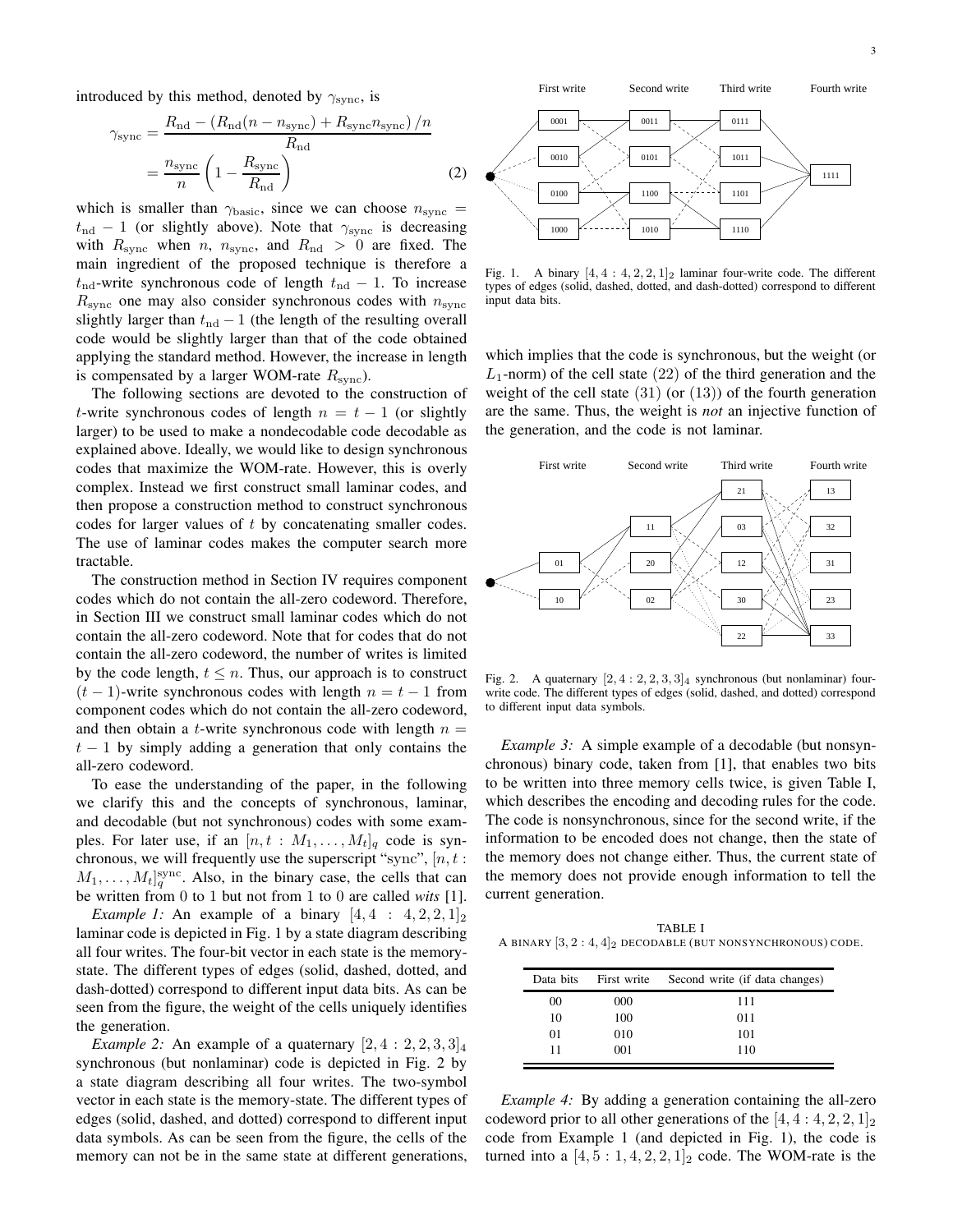same, but the number of writes is now the length plus one. The code is depicted in Fig. 3.



Fig. 3. A binary  $[4, 5 : 1, 4, 2, 2, 1]_2$  code obtained from the code of Example 1 by adding a generation prior to all other generations containing the all-zero codeword only. The different types of edges (solid, dashed, dotted, and dash-dotted) correspond to different input data bits.

#### III. SMALL LAMINAR WOM CODES

In this section, we construct small laminar codes. We first consider codes with  $n = t$  that write exactly 1 wit at each generation, and then construct codes with  $n > t$ .

An exhaustive search for laminar codes that maximize the WOM-rate is unfeasible even for very short codes. Thus, to simplify the search, we use a greedy algorithm that maximizes the values of  $M_i$  generation by generation. Consider a code C with  $n = t$  that writes exactly 1 wit per generation, and a generation  $i > 1$ . Assuming that the previous generations are already fixed, the condition we have on  $M_i$  is that for every  $\mathbf{x} \in \text{Im}(\mathcal{E}_{i-1})$ , and for every  $m \in \{1, ..., M_i\}$ , there exists  $y \in \text{Im}(\mathcal{E}_i)$  such that  $x \leq y$  and  $\mathcal{D}_i(y) = m$  (where  $x \leq y$ if  $x_k \leq y_k$  for all  $k, 1 \leq k \leq n$ ). Denote by  $E(n, i)$  the set of binary vectors of length  $n$  and Hamming weight  $i$ . It follows that at each generation i,  $\text{Im}(\mathcal{E}_i) \subset E(n, i)$ . We use this set inclusion to make our maximization at each generation completely independent from the other generations, at the cost of optimality.

Let us define the equivalence relation  $\equiv_i^n$  on  $\text{Im}(\mathcal{E}_i)$  by  $y \equiv_i^n y'$  if and only if  $\mathcal{D}_i(y) = \mathcal{D}_i(y')$ . Let us refer to the equivalence classes of this relation as the *codeword classes* of C at generation *i*. Codeword classes are subsets  $Y \subseteq E(n, i)$ for which, if we do not take the previous generations into account, the following must hold

$$
\forall \mathbf{x} \in E(n, i-1), \exists \mathbf{y} \in Y : \mathbf{x} \le \mathbf{y}.
$$
 (3)

We are also interested in the partitions of  $E(n, i)$  as a set of valid codeword classes. If  $Y$  denotes such a partition, we want that

$$
\forall Y \in \mathcal{Y}, \forall \mathbf{x} \in E(n, i-1), \exists \mathbf{y} \in Y : \mathbf{x} \leq \mathbf{y}.
$$
 (4)

Each valid partition  $Y$  corresponds to a valid decoding map (modulo reordering), and thus each cardinality  $|\mathcal{Y}|$  to a valid  $M_i$ . We are therefore interested in finding the maximum cardinality of such a partition. We make the following important definition.

*Definition 3:* Let  $A(n, i)$  be the maximum cardinality of a partition  $Y$  of  $E(n, i)$  satisfying (4).

We now give an upper bound on  $A(n, i)$ .

*Proposition 1:* Let  $B(n, i)$  be defined by

$$
B(n, i) \triangleq \left[ \frac{\binom{n}{i}}{\min_{Y \text{ s.t. (3) holds}} |Y|} \right].
$$

Then, the maximum cardinality  $A(n, i)$  of a partition  $Y$  that satisfies (4) is upper-bounded by  $A(n, i) \leq B(n, i)$ .

*Proof:* Let  $Y$  be any partition of  $E(n, i)$ . Then,

$$
|\mathcal{Y}| \cdot \left(\min_{Y \text{ s.t. (3) holds}} |Y|\right) \le \sum_{Y \in \mathcal{Y}} |Y| = |E(n, i)| = \binom{n}{i}.
$$

This holds in particular when  $Y$  is of maximum cardinality. П

This bound can be computed using a computer search for the smallest  $Y$  that satisfies (3). The search is relatively slow, but notice that by lower-bounding |Y| by  $\sqrt{\frac{|E(n,i-1)|}{i}}$  $\left\lceil \frac{i-1}{i} \right\rceil$ (each element  $y \in E(n, i)$  covers exactly i elements  $x \in E(n, i -$ 1)), we obtain a closed-form bound,

$$
A(n,i) \leq B(n,i) \leq \left\lfloor \frac{{n \choose i}}{\left\lceil \frac{|E(n,i-1)|}{i}\right\rceil}\right\rfloor = \left\lfloor \frac{{n \choose i}}{\left\lceil \frac{{n \choose i}}{i}\right\rceil}\right\rfloor.
$$

While the closed-form bound can be computed efficiently and is reached for some values of  $(n, i)$  (for instance, for  $n \leq 3$ , or for  $i \leq 2$ , or  $i = n$ ), even for relatively low values of n and i, it can be strictly higher than  $A(n, i)$ . For instance,  $A(4,3) = 1$ , while the closed-form bound is 2. Indeed,  $E(4,3) = \{1110, 1101, 1011, 0111\}$  and  $E(4,2) =$ {1100, 1010, 1001, 0110, 0101, 0011}, and while each element of  $E(4,3)$  covers 3 elements of  $E(4,2)$ , it is not possible to pick two elements of  $E(4,3)$  such that the subsets of  $E(4,2)$ that they cover are disjoint. Therefore, the codeword classes in  $E(4, 3)$  have cardinality at least 3, and not  $\frac{|E(n,i-1)|}{i} = 2$ .

For very small values of n, the exact value of  $A(n, i)$  can be computed by conducting a simple exhaustive search on the set of codeword classes. Values of  $B(n, i)$  are also obtained with an exhaustive search, but on the minimum size of codeword classes, which is significantly faster. The results of the two searches are reported for  $n \leq 16$  in Table II. The values in bold font are  $A(n, i)$ , the others are  $B(n, i)$ . The few values of  $A(n, i)$  that were computed exactly match  $B(n, i)$ , so it is unknown whether there are pairs  $(n, i)$  such that  $A(n, i)$  <  $B(n, i)$ . Note that these values are constructive. For instance, a  $[4, 4:4, 3, 1, 1]_2^{\text{sync}}$  and a  $[5, 5:5, 3, 2, 1, 1]_2^{\text{sync}}$  code can be obtained from the search. The upper bounds from Table II in italics match the exact values of  $A(n, i)$  by Propositions 4, 5, and 7, or by the lower bounds of Propositions 2 and 3, and are also constructive (see Section III-A below).

#### *A. Bounds on the Sizes of Generations*

We give bounds on the sizes of the generations of the codes defined above. In particular, we give lower bounds that are constructive and allow us to effectively build codeword classes for the corresponding generations.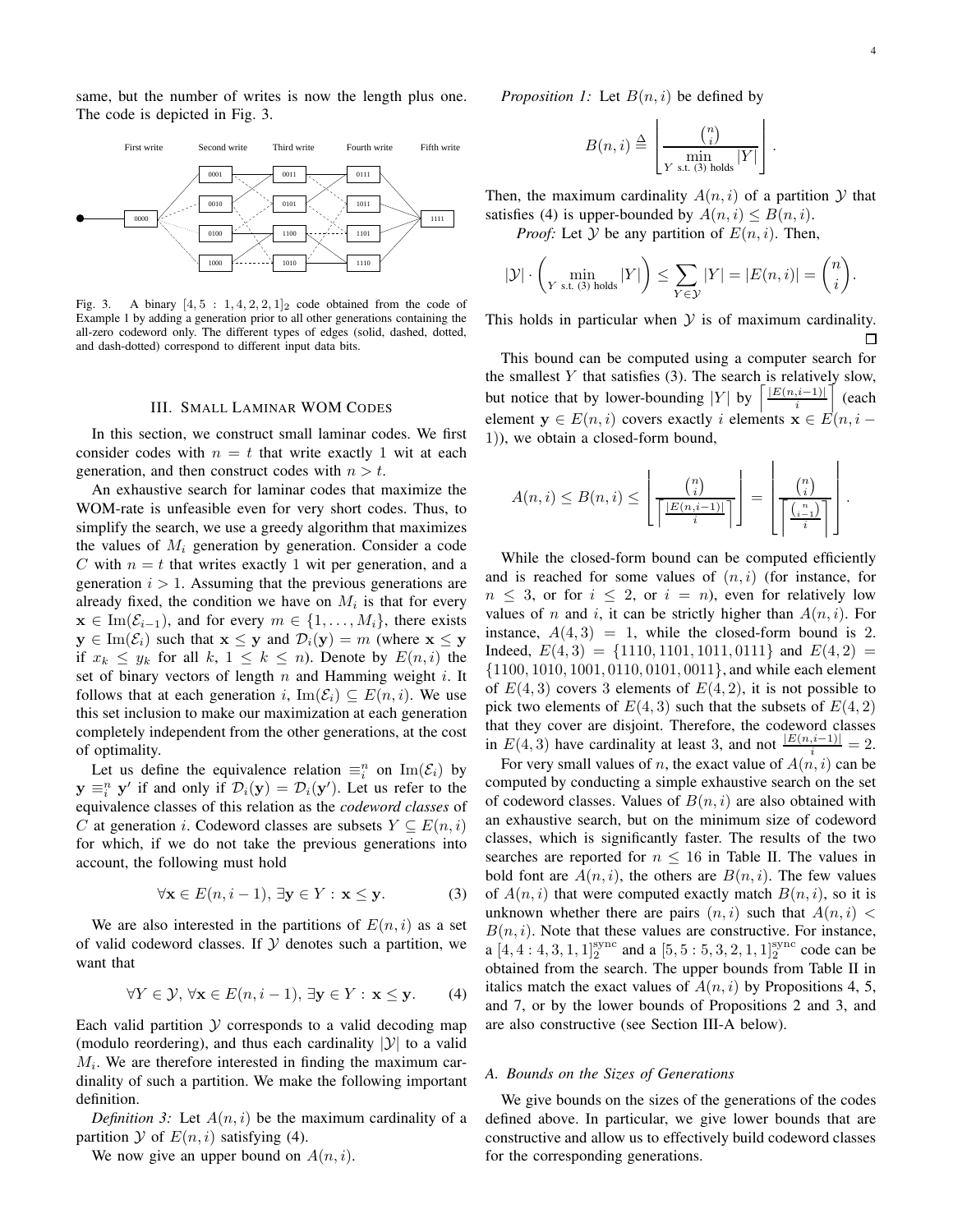TABLE II

UPPER BOUND  $B(n, i)$  ON  $A(n, i)$ . VALUES IN BOLD ARE EXACT VALUES FOR  $A(n, i)$  FOUND BY COMPUTER SEARCH  $(A(n, i) = B(n, i)$  IN ALL CASES). THE VALUES FOR  $B(n, i)$  IN ITALICS MATCH THE EXACT VALUES OF  $A(n, i)$  BY PROPOSITIONS 4, 5, AND 7, OR BY THE LOWER BOUNDS OF PROPOSITIONS 2 AND 3.

| i              | 1                       | 2              | 3              | 4              | 5              | 6              | 7              | 8              | 9              | 10             | 11             | 12 | 13             | 14 | 15 | 16 |
|----------------|-------------------------|----------------|----------------|----------------|----------------|----------------|----------------|----------------|----------------|----------------|----------------|----|----------------|----|----|----|
| $\, n$         |                         |                |                |                |                |                |                |                |                |                |                |    |                |    |    |    |
|                |                         |                |                |                |                |                |                |                |                |                |                |    |                |    |    |    |
| $\overline{2}$ | $\overline{\mathbf{2}}$ | 1              |                |                |                |                |                |                |                |                |                |    |                |    |    |    |
| 3              | 3                       | 1              | 1              |                |                |                |                |                |                |                |                |    |                |    |    |    |
| $\overline{4}$ | 4                       | 3              | 1              | 1              |                |                |                |                |                |                |                |    |                |    |    |    |
| 5              | 5                       | 3              | $\overline{2}$ | 1              | 1              |                |                |                |                |                |                |    |                |    |    |    |
| 6              | 6                       | 5              | 3              | $\overline{2}$ | 1              | 1              |                |                |                |                |                |    |                |    |    |    |
| 7              | $\overline{7}$          | 5              | 5              | $\overline{2}$ | 2              | 1              | 1              |                |                |                |                |    |                |    |    |    |
| 8              | 8                       | 7              | 5              | 5              | $\overline{c}$ | $\overline{2}$ | 1              | 1              |                |                |                |    |                |    |    |    |
| 9              | 9                       | $\overline{7}$ | 6              | 5              | 3              | $\overline{2}$ | 2              | 1              | 1              |                |                |    |                |    |    |    |
| 10             | 10                      | 9              | 6              | 5              | 4              | 3              | $\overline{2}$ | $\overline{2}$ | 1              |                |                |    |                |    |    |    |
| 11             | 11                      | 9              | 7              | 6              | 5              | 4              | 3              | $\overline{2}$ | $\overline{2}$ | 1              |                |    |                |    |    |    |
| 12             | 12                      | 11             | 8              | 6              | 6              | 5              | 3              | 3              | $\overline{2}$ | 1              | 1              |    |                |    |    |    |
| 13             | 13                      | 11             | 10             | 7              | 6              | 5              | 4              | 3              | 3              | $\overline{2}$ | 2              | 1  |                |    |    |    |
| 14             | 14                      | 13             | 10             | 9              | 7              | 6              | 5              | 5              | 3              | 3              | $\overline{2}$ | 2  | 1              |    |    |    |
| 15             | 15                      | 13             | 13             | 9              | 9              | 6              | 5              | 5              | 4              | 3              | 3              | 2  | $\overline{2}$ | 1  |    |    |
| 16             | 16                      | 15             | 13             | 13             | 9              | 9              | 7              | 6              | 5              | 4              | 3              | 3  | 2              | 2  |    |    |

For  $\mathbf{x} = (x_1, \dots, x_n) \in \{0, 1\}^n$  and  $\mathbf{x}' = (x'_1, \dots, x'_n) \in$  $\{0,1\}^{n'}$ , we denote by  $\mathbf{x} \cdot \mathbf{x}'$  the vector of  $\{0,1\}^{n+n'}$  that is the concatenation of  $x$  and  $x'$ :

$$
\mathbf{x} \cdot \mathbf{x}' = (x_1, \dots, x_n, x'_1, \dots, x'_n).
$$

We also call  $Y$  a *suitable partition* of  $E(n, i)$  if (4) holds, and we do not mind if the union of the elements of  $Y$  is only a strict subset of  $E(n, i)$ .

*Proposition 2:* For any  $n \geq 2$  and  $2 \leq i \leq n$ ,  $A(n, i) \geq$  $\min(A(n-1,i-1), A(n-1,i)).$ 

*Proof:* Let Y be a suitable partition of  $E(n-1, i)$  and Z a suitable partition of  $E(n-1, i-1)$  such that  $|\mathcal{Y}| = A(n-1, i)$ and  $|\mathcal{Z}| = A(n-1, i-1)$ . Consider two bijections  $f_{\mathcal{Y}}$ :  $\{1,\ldots,A(n-1,i)\}\rightarrow\mathcal{Y}$  and  $f_{\mathcal{Z}}:\{1,\ldots,A(n-1,i-1)\}\rightarrow\mathcal{Y}$ Z. Now, define a suitable partition  $\mathcal{Y}'$  of  $E(n, i)$  as the union for all  $1 \leq k \leq \min(A(n-1,i-1), A(n-1,i))$  of the codeword classes

$$
(f_{\mathcal{Y}}(k).0) \cup (f_{\mathcal{Z}}(k).1).
$$

There is no collision between these codeword classes, since we can sort their elements according to their last symbol, and for a given last symbol, the first  $n-1$  symbols of the codewords in a codeword class match a (suitable) partition of  $E(n-1, i)$ or one of  $E(n-1, i-1)$ . The cardinality of  $\mathcal{Y}'$  is  $\min(A(n-1, i-1))$ .  $1, i - 1, A(n - 1, i)$ .  $\Box$ 

*Proposition 3:* For  $n \ge 1$ ,  $A(2n, 2) \ge 2A(n, 2) + 1$ .

*Proof:* Let  $Y$  be a partition of  $E(n, 2)$  with cardinality  $A(n, 2)$  such that for all  $Y \in \mathcal{Y}$  and for all  $\mathbf{x} \in E(n, 1)$ , there is  $y \in Y$  such that  $x \le y$ . Notice that any  $y \in Y \subseteq E(n, 2)$ can be written as the sum of two weight-one words of length n. Let us denote by  $e_j^n$  the word of length n whose only nonzero coordinate is a 1 at index j. Then every  $y \in Y$  can be written  $y = e_j^n + e_k^n$ . Let  $\mathcal{Y}' \subseteq E(2n, 2)$  be defined by the union of 3 sets of codeword classes as follows.

1) For each  $Y \in \mathcal{Y}$ , the codeword class

$$
\{e_j^{2n}+e_k^{2n}|e_j^n+e_k^n\in Y\}\cup \{e_{j+n}^{2n}+e_{k+n}^{2n}|e_j^n+e_k^n\in Y\}.
$$

2) For each  $Y \in \mathcal{Y}$ , the codeword class

$$
\{e_j^{2n} + e_{k+n}^{2n} | e_j^n + e_k^n \in Y\} \cup \{e_{j+n}^{2n} + e_k^{2n} | e_j^n + e_k^n \in Y\}.
$$

3) The codeword class

$$
\{ \mathbf{e}_j^{2n} + \mathbf{e}_{j+n}^{2n} | 1 \le j \le n \}.
$$

These codeword classes are trivially disjoint, and each of them covers  $E(2n, 1)$ . Thus,  $A(2n, 2) \ge A(n, 2) + A(n, 2) + 1 =$  $2A(n, 2) + 1.$ П

*Proposition 4:* For any  $n \geq 1$ ,  $A(n, 1) = n$ .

*Proof:* Partition  $E(n, 1)$  into n singletons  $\{e_j^n\}$  for  $1 \leq$  $j \leq n$ . П

*Proposition 5:* For any  $n \ge 0$ ,  $A(2^n, 2) = 2^n - 1$ .

*Proof:* We use  $A(2n, 2) \ge 2A(n, 2) + 1$  from Proposition 3 and the simple bound  $A(n, i) \leq n - i + 1$ , which for  $i = 2$  becomes  $A(n, 2) \leq n - 1$ , and proceed by induction.  $A(1, 2) = 0$ . Assuming  $A(2^n, 2) = 2^n - 1$ , we have  $A(2^{n+1}, 2) \ge 2 \cdot (2^n - 1) + 1 = 2^{n+1} - 1$ , and we have  $A(2^{n+1}, 2) \leq 2^{n+1} - 1.$ П

*Proposition 6:* For any  $n \ge 1$ ,  $A(2n + 1, 2) \le 2n - 1$ .

*Proof:* This is the bound 
$$
A(n, i) \le \left\lfloor \frac{\binom{n}{i}}{\left\lceil \frac{\binom{n}{i-1}}{i} \right\rceil} \right\rfloor
$$
 applied   
= 2.

to 
$$
i = 2
$$
.

*Proposition 7:* For any  $n \ge 1$ ,  $A(2^n + 1, 2) = 2^n - 1$ .

*Proof:*  $A(2^n + 1, 2) \ge 2^n - 1$  comes from a direct use of Proposition 2 on the results of Propositions 4 and 5.  $A(2^n +$  $1, 2) \leq 2^n - 1$  comes from Proposition 6.  $\Box$ 

#### *B. Laminar WOM Codes with*  $n > t$

The constraint  $n = t$  results in relatively low WOM-rates. Lifting this constraint allows to achieve higher WOM-rates. Laminar codes with n slightly larger than  $t$  can easily be derived from the codes with  $n = t$  above by merging several generations together: taking, as the new set of codeword classes, the union of the sets of codeword classes of two or more consecutive generations.<sup>2</sup> For instance, the  $[4, 4: 4, 3, 1, 1]_2^{\text{sync}}$ 

 $2n$  should remain small, because we do not expect to find synchronous codes of WOM-rate higher than nondecodable ones, thus a larger number of cells should be reserved to the nondecodable code.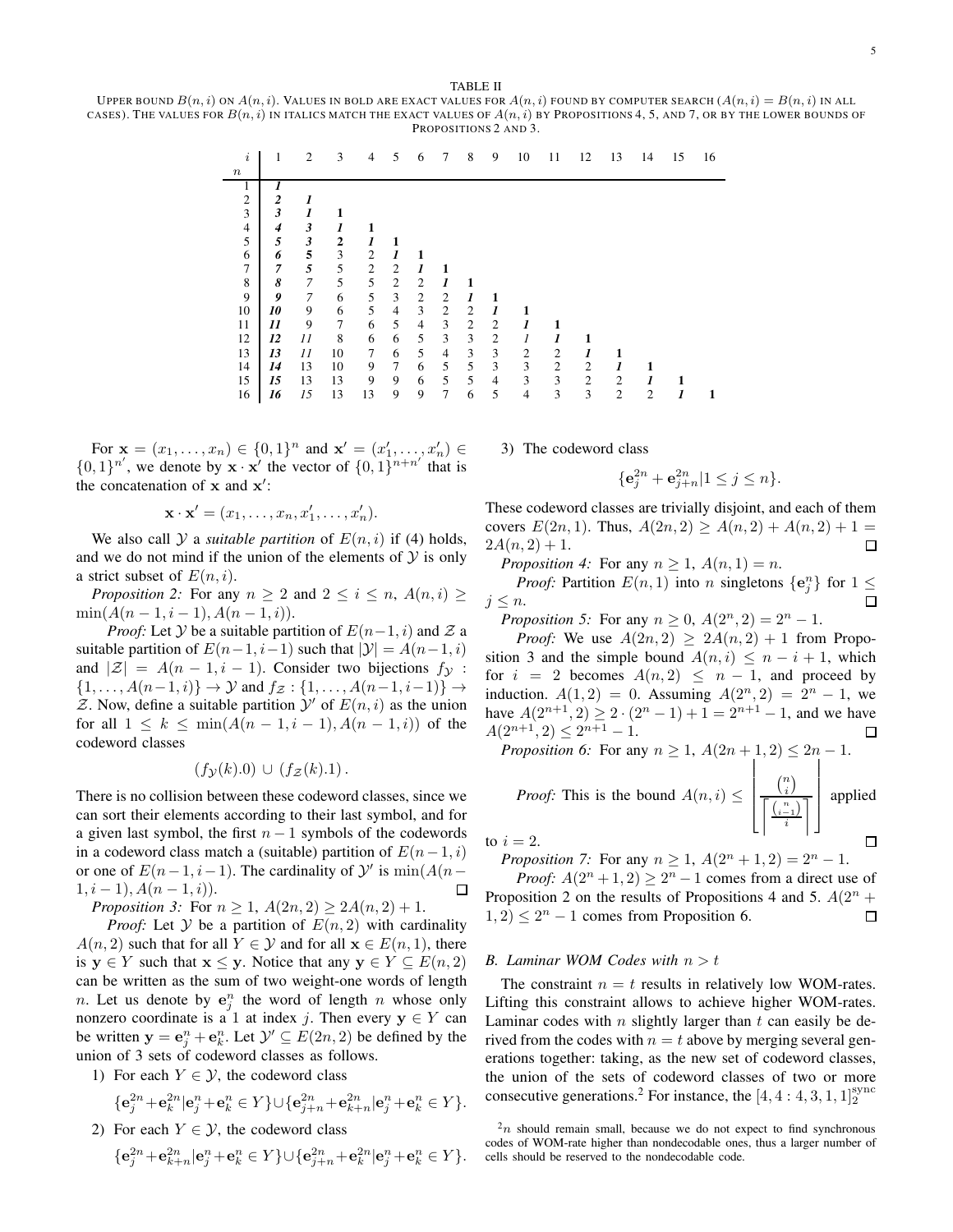code can be turned into a  $[4, 3: 4, 3, 2]_2^{\text{sync}}$  code by merging its third and fourth generations together. Instead of having one codeword class at generation  $3$  ( $\{1110, 1101, 1011, 0111\}$ ) and one at generation  $4 \left( \{1111\} \right)$ , now the third generation has two codeword classes: {1110, 1101, 1011, 0111} and {1111}, and there is no fourth generation anymore. Likewise, a  $[5, 3:$  $5, 3, 4]_2^{\text{sync}}$  code (of WOM-rate 1.181) can be derived from the  $[5, 5 : 5, 3, 2, 1, 1]_2^{\text{sync}}$  code by merging the last three generations together. However, consider the codeword classes of vectors of weight 4. These were constructed in order to cover every word of weight 3, while they now only have to cover every word of weight 2. The optimization also did not allow codeword classes of mixed weights. We can reorganize the set of vectors of weight 3 or more into a better balanced set of codeword classes. In (5), we give the codeword classes of the third generation of a  $[5, 3:5, 3, 6]_2^{\text{sync}}$  code (of WOMrate 1.298) obtained by reorganizing the third generation of the  $[5, 3:5, 3, 4]_2^{\text{sync}}$  code,

$$
\{01111, 11001, 10110\}, \{10111, 11100, 01011\}, \{11011, 01110, 10101\}, \{11101, 00111, 11010\}, \{11110, 10011, 01101\}, \{11111\}.
$$
 (5)

For comparison, the 4 codeword classes of the third generation of the  $[5, 3:5, 3, 4]_2^{\text{sync}}$  code are

$$
\{11100, 11010, 10101, 01011, 00111\} (weight 3 only),\{11001, 10110, 10011, 01110, 01101\} (weight 3 only),\{11110, 11101, 11011, 10111, 01111\} (weight 4 only),\{11111\} (weight 5).
$$
 (6)

Other choices can be made regarding which generations to merge to obtain a 3-write code from the  $[5, 5: 5, 3, 2, 1, 1]_2^{\text{sync}}$ code, but lower WOM-rates are obtained.

## IV. A CONSTRUCTION FOR SYNCHRONOUS WOM CODES OF HIGHER t

In this section, we propose a construction to obtain synchronous codes for higher values of  $t$  by concatenating  $n'$ instances of a synchronous code of length  $n$ , and using a second synchronous code of length  $n'$  to decide, at each generation, which of the  $n'$  instances of the first code are going to be modified.

*Theorem 1:* Let C be a binary  $[n, t : M_1, \ldots, M_t]_2$  synchronous code of WOM-rate R, and C' a binary  $[n', t']$ :  $M'_1, \ldots, M'_{t'}]_2$  synchronous code of WOM-rate  $R'$ , both not containing the all-zero codeword. Then there exists a binary  $[nn', tt': M_1M'_1, \ldots, M_1M'_{t'}, \ldots, M_tM'_1, \ldots, M_tM'_{t'}]$ <sub>2</sub> synchronous code  $C_1$  of WOM-rate  $R_1 = \frac{t'}{n'}R + \frac{t}{n}R'.$ 

This construction is based on three algorithms.

- 1) An algorithm to determine the current generation  $i$  of  $C_1$  from the state of the  $nn'$  memory cells.
- 2) An encoding algorithm, whose input range depends on i.
- 3) A decoding algorithm.

For  $p \in \{1, \ldots, t\}$  and  $l \in \{1, \ldots, t'\}$ , we denote by  $\mathcal{E}_p$  and  $\mathcal{D}_p$  the encoding and decoding maps, respectively, of C at generation p, and by  $\mathcal{E}'_l$  and  $\mathcal{D}'_l$  the encoding and decoding maps, respectively, of  $C<sup>'</sup>$  at generation l. We also write  $\text{Im}(\mathcal{E}_0) = \{\mathbf{0}_n\}$  (resp.  $\text{Im}(\mathcal{E}'_0) = \{\mathbf{0}_{n'}\}$ ) to denote the fact that the state of a block prior to any write by  $C$  (resp.  $C'$ ) is the all-zero codeword of length n (resp.  $n'$ ). We then denote by  $g$  (resp.  $g'$ ) the function that takes a codeword from  $C$  (resp.  $C'$ ) and returns the unique generation of  $C$  (resp.  $C'$ ) of which it is a codeword. Formally,

$$
g: \bigcup_{p \in \{0,\ldots,t\}} \text{Im}(\mathcal{E}_p) \rightarrow \{0,\ldots,t\} \n\mathbf{b} \mapsto p \text{ s.t. } \mathbf{b} \in \text{Im}(\mathcal{E}_p), \ng': \bigcup_{l \in \{0,\ldots,t'\}} \text{Im}(\mathcal{E}'_l) \rightarrow \{0,\ldots,t'\} \n\mathbf{b}' \mapsto l \text{ s.t. } \mathbf{b}' \in \text{Im}(\mathcal{E}'_l).
$$

The fact that  $C$  and  $C'$  are synchronous guarantees that  $p$  and  $l$  are unique.

| Algorithm 1 Algorithm to Recover the Current Generation |
|---------------------------------------------------------|
|                                                         |

1: Input:  $\mathbf{b}_1, \ldots, \mathbf{b}_{n'}$ 2: Output:  $p, l, i$ , and  $\mathbf{b}'$ 3:  $p \leftarrow 0$ 4: for  $k \leftarrow 1$  to  $n'$  do 5:  $p_k \leftarrow g(\mathbf{b}_k)$ 6: if  $p_k > p$  then 7:  $p = p_k$ 8: for  $k \leftarrow 1$  to  $n'$  do 9:  $b'_l$ ⊳ Should always be 0 or 1 10: if  $\mathbf{b}' = \mathbf{1}_{n'}$  or  $g'(\mathbf{b}') = t'$  then 11:  $l \leftarrow 0$ 12:  $p \leftarrow p + 1$  $13:$  $\mathbf{b}' \leftarrow \mathbf{0}_{n'}$ 14: else 15:  $l \leftarrow g'(\mathbf{b}')$ 16:  $i \leftarrow (p-1)t' + l$ 

The key idea is that the  $nn'$  wits of  $C_1$  are divided into  $n'$  blocks of n wits denoted by  $\mathbf{b}_k$  for  $k \in \{1, \ldots, n'\}$ , and the  $tt'$  generations are divided into  $t$  stages of  $t'$  generations. For  $p \in \{1, \ldots, t\}$  and  $l \in \{1, \ldots, t'\}$ , generation  $i = (p 1/t' + l$  of  $C_1$  is the *l*-th generation of the *p*-th stage. At this point, we guarantee that each of the  $n'$  blocks of  $n$  wits contains a codeword  $\mathbf{b}_k \in \text{Im}(\mathcal{E}_{p-1}) \cup \text{Im}(\mathcal{E}_p)$ . We call  $\mathbf{b}' =$  $(b'_1, \ldots, b'_{n'}) \in \text{Im}(\mathcal{E}'_l)$  the binary vector of length  $n'$  with entries  $b'_k = g(\mathbf{b}_k) - p + 1, k \in \{1, \dots, n'\}$ . Then, Algorithm 1 can take a codeword of  $C_1$ , and use functions g and g' to determine the current generation  $i$ .

Both the encoder and the decoder first use this algorithm to determine the current generation  $i$  (actually, they use  $p$  and  $l$ ). They also use the value of  $b'$ . Algorithm 2, described below, is the encoding algorithm, which takes a message  $m_1 \in \{1, \ldots, M_p M'_{l+1}\}\$  and encodes it. This message is decomposed into a message  $m \in \{1, \ldots, M_p\}$  and a message  $m' \in \{1, \ldots, M'_{l+1}\}.$  We then compute the new b' as  $\mathcal{E}'_{l+1}(m',\mathbf{b}')$  and compare the positions at which it differs from the old one. These positions are the indices  $k \in \{1, \ldots, n'\}$ of the blocks that will be written (hence switching from generation  $p - 1$  to generation p). The only requirement on how these blocks will be written is that after this encoding stage, the modulo  $M_n$  sum (in  $\{1, \ldots, M_n\}$ ) of the  $\mathcal{D}_n(\mathbf{b}_k)$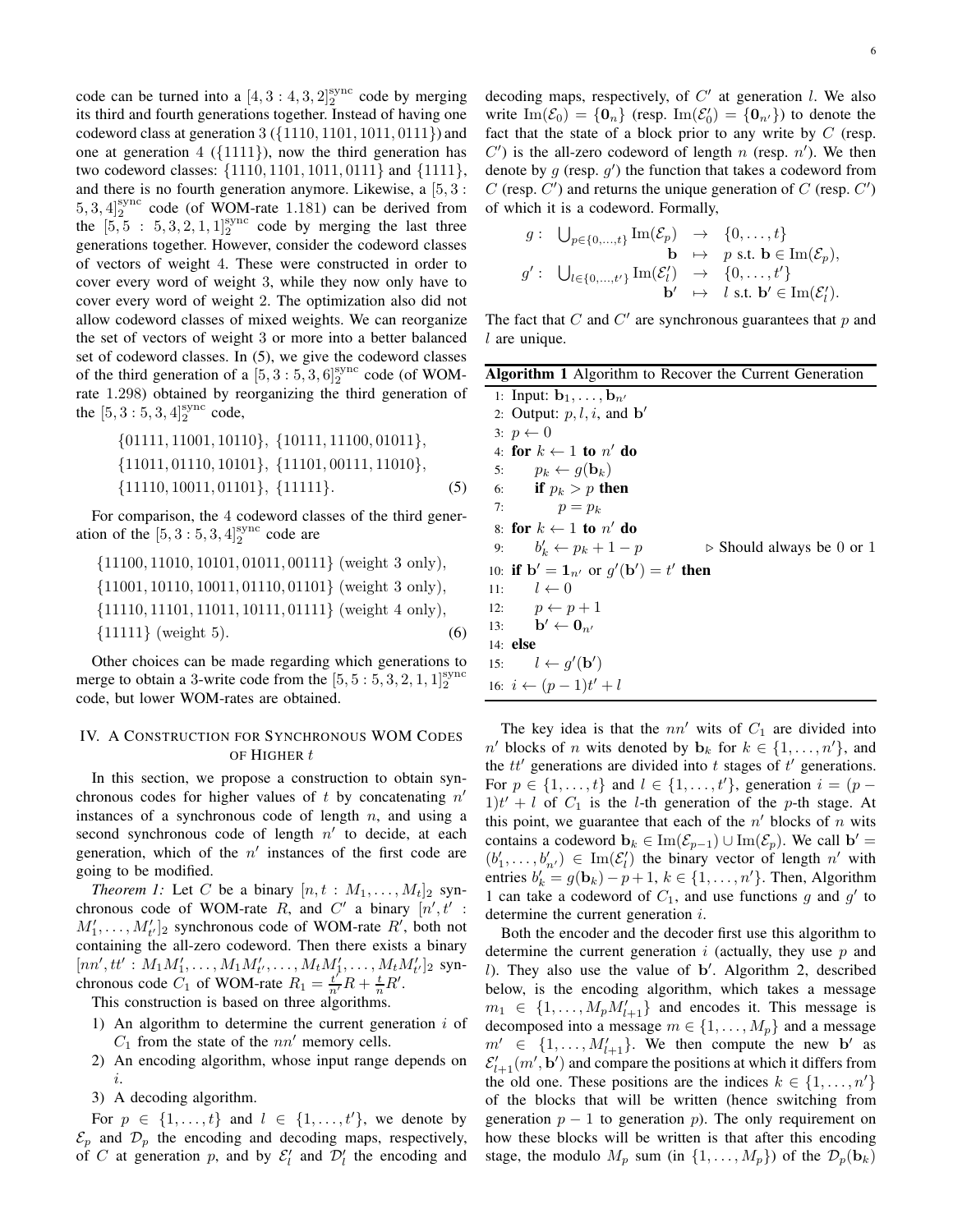for  $\mathbf{b}_k \in \text{Im}(\mathcal{E}_p)$  is m. Algorithm 2 shows a simple way to and C' the  $[2, 2 : 2, 1]_2^{\text{sync}}$  code defined by achieve this.

| <b>Algorithm 2</b> Encoding Algorithm                                                 |  |  |  |  |  |  |
|---------------------------------------------------------------------------------------|--|--|--|--|--|--|
| 1: Input: $\mathbf{b}_1, \ldots, \mathbf{b}_{n'}$ , and $\mathbf{b}', m_1, p$ , and l |  |  |  |  |  |  |
| 2: Output: $\mathbf{b}_1, \ldots, \mathbf{b}_{n'}$                                    |  |  |  |  |  |  |
| 3: $m \leftarrow 1 + \lfloor (m_1 - 1)/M'_{l+1} \rfloor$                              |  |  |  |  |  |  |
| 4: $m' \leftarrow 1 + ((m_1 - 1) \mod M'_{l+1})$                                      |  |  |  |  |  |  |
| 5: $\hat{\mathbf{b}}' \leftarrow \mathcal{E}'_{l+1}(m', \mathbf{b}')$                 |  |  |  |  |  |  |
| 6: for $k \leftarrow 1$ to $n'$ do                                                    |  |  |  |  |  |  |
| if $b'_k = 1$ then<br>7:                                                              |  |  |  |  |  |  |
| $m \leftarrow m - \mathcal{D}_p(\mathbf{b}_k)$<br>8:                                  |  |  |  |  |  |  |
| else if $b'_k = 0 \wedge \hat{b}'_k = 1$ then<br>9:                                   |  |  |  |  |  |  |
| $k_0 \leftarrow k$<br>10:                                                             |  |  |  |  |  |  |
| 11: $m \leftarrow 1 + ((m - 1) \mod M_p)$                                             |  |  |  |  |  |  |
| 12: for $k \leftarrow 1$ to $n'$ do                                                   |  |  |  |  |  |  |
| if $b'_k = 1 \wedge b'_k = 0 \wedge k \neq k_0$ then<br>13:                           |  |  |  |  |  |  |
| $\mathbf{b}_k \leftarrow \mathcal{E}_n(M_n, \mathbf{b}_k)$<br>14:                     |  |  |  |  |  |  |
| 15: $\mathbf{b}_{k_0} \leftarrow \mathcal{E}_p(m, \mathbf{b}_{k_0})$                  |  |  |  |  |  |  |

The messages  $m$  and  $m'$  can be decoded by decoding  $\mathbf{b}'$ with the decoder of  $C'$ , and then decoding every block  $\mathbf{b}_k$  for  $\mathbf{b}_k \in \text{Im}(\mathcal{E}_p)$  with the decoder of C, and finally taking the modulo  $M_p$  sum (in  $\{1, \ldots, M_p\}$ ) of the decoded messages. The original message  $m_1$  is then  $m_1 = (m-1)M'_l + m'$ . See Algorithm 3 for details.

| <b>Algorithm 3</b> Decoding Algorithm                                            |  |  |  |  |  |  |
|----------------------------------------------------------------------------------|--|--|--|--|--|--|
| 1: Input: $\mathbf{b}_1, \ldots, \mathbf{b}_{n'}$ , and $\mathbf{b}', p$ , and l |  |  |  |  |  |  |
| 2: Output: $m, m',$ and $m_1$                                                    |  |  |  |  |  |  |
| 3: $m' \leftarrow \mathcal{D}'_1(\mathbf{b}')$                                   |  |  |  |  |  |  |
| $4 \cdot m \leftarrow 0$                                                         |  |  |  |  |  |  |
| 5: for $k \leftarrow 1$ to $n'$ do                                               |  |  |  |  |  |  |
| 6: <b>if</b> $b'_k = 1$ then                                                     |  |  |  |  |  |  |
| $m \leftarrow m + \mathcal{D}_p(\mathbf{b}_k)$<br>7:                             |  |  |  |  |  |  |
| 8: $m \leftarrow 1 + ((m - 1) \mod M_p)$                                         |  |  |  |  |  |  |
| 9: $m_1 \leftarrow (m-1)M'_1 + m'$                                               |  |  |  |  |  |  |

Let us now establish the WOM-rate  $R_1$  of  $C_1$ .

$$
R_1 = \frac{\sum_{p=1}^t \sum_{l=1}^{t'} \log_2(M_p M_l')}{nn'}
$$
  
=  $\frac{1}{nn'} \left( \log_2 \left( \prod_{p=1}^t M_p^{t'} \right) + \log_2 \left( \prod_{l=1}^{t'} (M_l')^t \right) \right)$   
=  $\frac{1}{nn'} (t' \cdot nR + t \cdot n'R') = \frac{t'}{n'} R + \frac{t}{n} R'.$ 

*Example 5:* Let C be the  $[4, 3 : 4, 3, 2]_2^{\text{sync}}$  code defined by

$$
\begin{array}{c|cccc}\n & 1 & 2 & 3 & 4 \\
\hline\n\mathcal{D}_1^{-1} & \{0001\} & \{0010\} & \{0100\} & \{1000\} \\
\mathcal{D}_2^{-1} & \{1100, 0011\} & \{1010, 0101\} & \{1001, 0110\} \\
\mathcal{D}_3^{-1} & \{0111, 1011, & \{1111\} & - & - \\
 & 1101, 1110\}\n\end{array}
$$

| $(\mathcal{D}_1')$ | ${01}$<br>$\mathbf{I}$ | ${10}$ |
|--------------------|------------------------|--------|
| $(D'_{\alpha})$    | {11}                   |        |

The code  $C_1$  obtained with the construction is a [8,6 :  $8, 4, 6, 3, 4, 2]_2^{\text{sync}}$  code. Consider that the eight cells are in state  $(\mathbf{b}_1, \mathbf{b}_2)$  = (1100, 0010). Let us first consider the decoding of the message following Algorithms 1 and 3. The generation in  $C$  of the first block  $\mathbf{b}_1$  is 2, and that of the second block  $b_2$  is 1, thus  $p = 2$  (the highest of the two) and **. The fact that C' is synchronous guarantees that** only one encoding function of  $C'$  has  $\mathbf{b}'$  in its range: here, it is the encoding function for  $l = 1$ . Thus, we are at the first generation  $(l = 1)$  of the second stage  $(p = 2)$ , so the overall generation is  $i = (p - 1)t' + l = (2 - 1) \times 2 + 1 = 3$ . The flow of Algorithm 1 is illustrated in Fig. 4.

For the decoding part, we have  $m' = \mathcal{D}'_1(10) = 2$  and m as the modulo  $M_p$  sum (in  $\{1, \ldots, M_p\}$ ) of  $\mathcal{D}_p(\mathbf{b}_k)$  for all indices  $k$  of a block at generation  $p$  of  $C$ . Here, there is only one block at generation  $p = 2$  for C: block  $\mathbf{b}_1 =$ (1100), therefore  $m = (\mathcal{D}_2(\mathbf{b}_1) - 1) \pmod{3} + 1 = 1$ . The original message pair was therefore  $(1, 2)$ . This can be mapped to  $m_1 \in \{1, ..., M_pM'_l\}$  by  $m_1 = (m-1)M'_l + m'$ , which gives  $m_1 = 0 \times 2 + 2 = 2$ . The flow of Algorithm 3 is illustrated in Fig. 5.

For the encoding part, let us now encode a new message  $m_1 = 2 \in \{1, 2, 3\}$  for generation 4 following Algorithm 2. Our new m and  $m'$  are 2 and 1, respectively, so that  $(m 1)M'_{l+1} + m' = (2-1) \times 1 + 1 = 2$ . **b**' = (10) will become  $\mathbf{b}' = (11)$  because  $\mathcal{E}'_2(1, 10) = (11)$ . Therefore, the second block is going to be written (because the second wit of b' changes). We first decode all the blocks already at generation  $p = 2$ : here, we only have one block at generation  $p = 2$ , and  $\mathcal{D}_2(\mathbf{b}_1) = \mathcal{D}_2(1100) = 1$ . We therefore encode in the second block  $\mathbf{b}_2$  a message  $m_0 = (m - \mathcal{D}_2(\mathbf{b}_1) - 1) \pmod{M_p}$  + 1, where  $M_p = M_2 = 3$  and  $m = 2$ . Thus,  $m_0 = 1$  and  $\mathbf{b}_2$  is replaced by  $\mathcal{E}_p(1,0010) = (0011)$ . The state of the cells is (1100, 0011) after this encoding phase. The flow of Algorithm 2 is illustrated in Fig. 6.

We remark that the construction above requires that code C does not contain the all-zero codeword. In that case, if the allzero codeword of C is written in a block, the generation of  $C_1$ would be improperly identified and the component  $m'$  of the message could not be written/decoded. The construction also requires  $C'$  to not contain the all-zero codeword, in which case the component  $m$  of the message could not be written/decoded when the all-zero codeword is chosen for  $C'$ .

As a final remark, note that the construction above resembles a tensor-product code construction, but with some important differences. For instance, it is required that the different blocks contain codewords from  $C$  of neighboring generations.

*A. Results*

Let us denote by  $F(C, C')$  the code obtained by applying the construction of Theorem 1 to  $C$  and  $C'$ . We can iterate the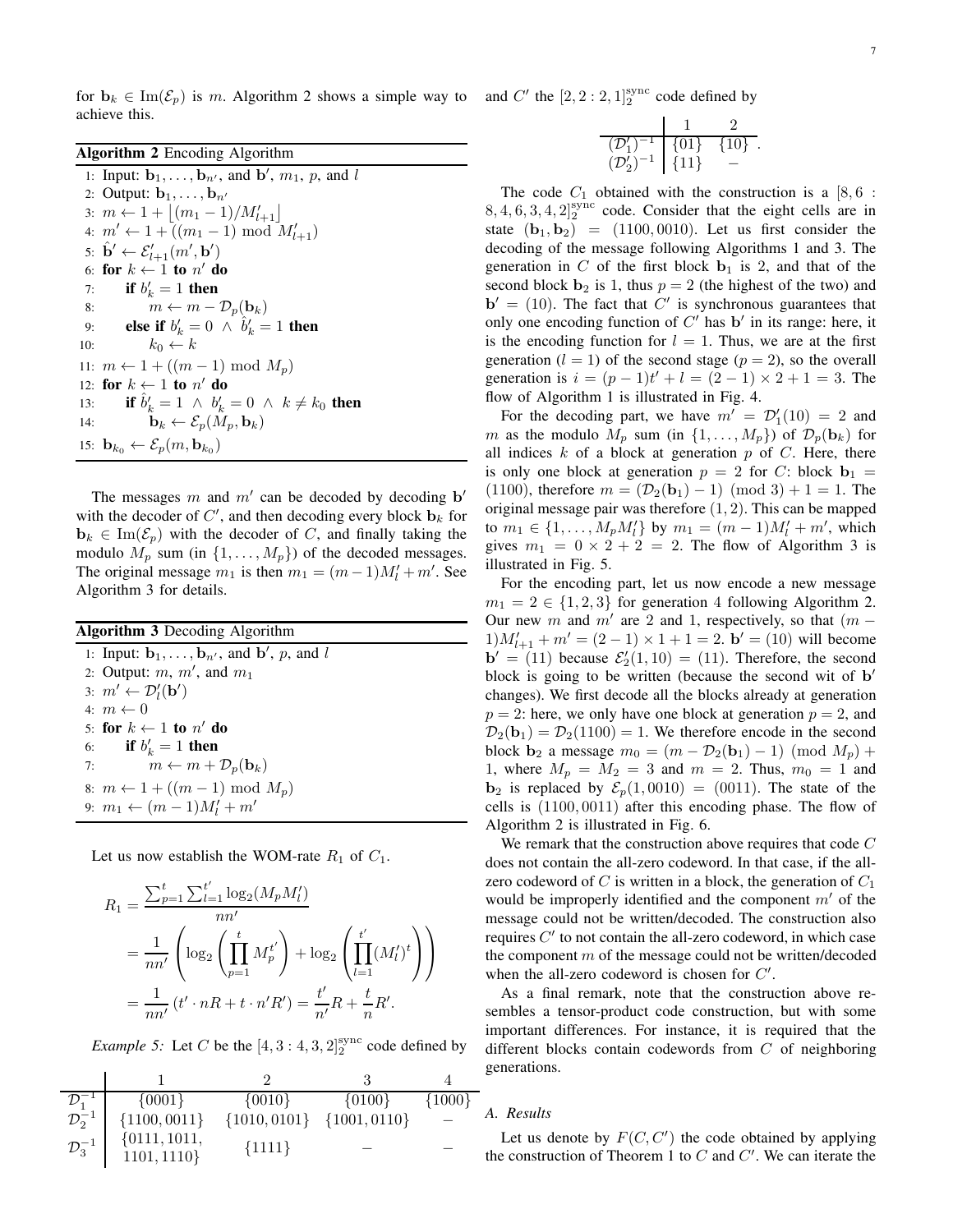

Fig. 4. Example of a run of Algorithm 1.



Fig. 5. Example of a run of Algorithm 3.

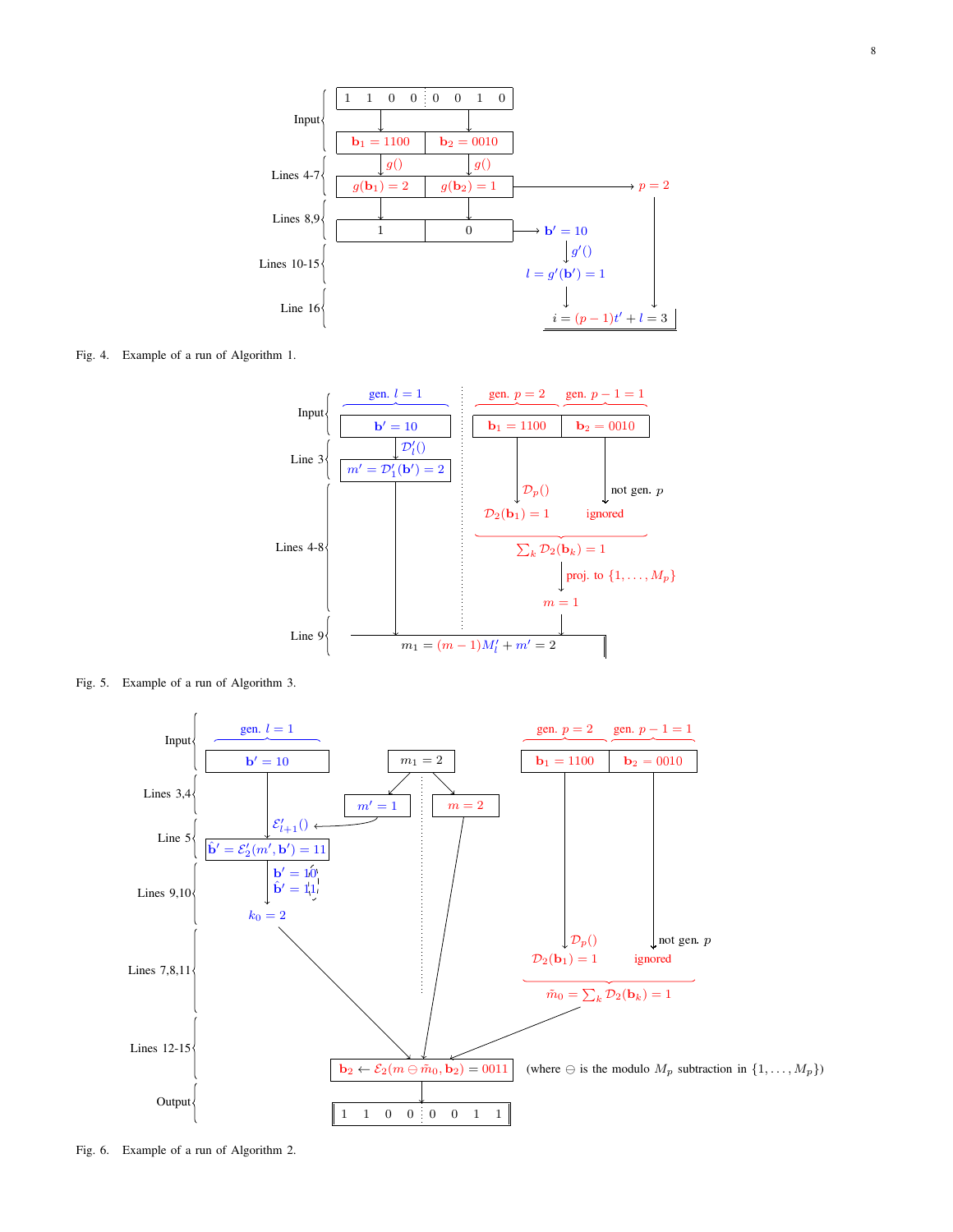above construction by choosing  $C$  and  $C'$ , and then defining  $C_0 = C$  and  $C_m = F(C_{m-1}, C')$  for all  $m > 0$ . This generates codes with even higher values of  $t$ , which have to be compared with a construction of synchronous codes from [1] (where  $n = t$  is any power of two and the WOM-rate is  $\log_2(t)/2$ ). Notice that the two constructions happen to match when we take as  $C = C'$  the trivial  $[2, 2 : 2, 1]_2^{\text{sync}}$  code.

First, we restrict ourselves to codes with  $n = t$  (which are easier to compare) and we fix  $C' = C$ . The WOM-rate of the  $t_m$ -write code  $C_m$  after m iterations of the construction is

$$
R(C_m) = mR(C) = \log_t(t_m)R(C) = \frac{R(C)}{\log_2(t)}\log_2(t_m).
$$

Therefore, for codes with  $n = t$ , the higher  $\frac{R(C)}{\log_2(t)}$  is, the better this iterated construction works. The code that maximizes this ratio among those found by our computer search is the one with  $n = t = 2$  (with  $\frac{R(C)}{\log_2(t)} = \frac{1}{2}$ ), making the codes from [1] the best in terms of asymptotic WOM-rate until codes for higher values of  $n = t$  are found. For instance, Table II suggests that a  $[8, 8: 8, 7, 5, 5, 2, 2, 1, 1]_2^{\text{sync}}$  code could exist, with a ratio of 0.519 (and even better synchronous codes could exist even for  $n = t = 8$ , if we remove the added constraints from Section III). However, when  $t$  is not a power of two, our construction can yield codes where  $t$  has either 2, 3, or 5 as a divisor, but no other prime divisors, i.e., the number of writes is of the form  $2^a 3^b 5^c$ . This is achieved by mixing different elementary codes  $C'$  with 2, 3, and 5 generations, instead of always using the  $t = 2$  code. This is a much denser coverage of the potential values of  $t$ . Furthermore, if we consider codes with  $n$  slightly greater than  $t$ , we can reach higher WOM-rates at equal values of t. Consider, for instance, the code  $F(C, C')$ with *C* the  $[4, 3 : 4, 3, 2]_2^{\text{sync}}$  code and *C'* the  $[2, 2 : 2, 1]_2^{\text{sync}}$ <br>code. The construction then yields a  $[8, 6 : 8, 4, 6, 3, 4, 2]_2^{\text{sync}}$ code of WOM-rate 1.521 (larger than  $\log_2(t)/2$  both for  $t = 6$ and  $t = 8$ ). This is the example code of Example 5.

### V. FIXED-RATE WOM CODES

In Sections III and IV we did not impose any constraint on the values  $\{M_i\}$ . Therefore, the obtained codes are in general unrestricted-rate codes, i.e., the codes store in general a different number of messages at different generations. Appending these codes to a nondecodable code to make it decodable will clearly result into an unrestricted-rate code.

In this section, given a fixed-rate nondecodable code, we consider the problem of efficiently generating a fixed-rate decodable code. Note that the standard method of appending  $t_{\rm nd}$  − 1 cells to a  $t_{\rm nd}$ -write nondecodable code that only store the current generation results in a fixed-rate code, since it does not change the values of  $\{M_i\}$ . However, we can also improve the WOM-rate of the overall code, by appending a short synchronous code as in the previous sections, with the additional constraint that the synchronous code must also be fixed-rate. We are therefore interested in finding short synchronous fixed-rate codes.

The main result of this section is that the construction of Section IV yields a fixed-rate code when applied to two fixedrate codes. To find fixed-rate synchronous codes for many

values of  $t$ , one therefore only has to find a few such codes for small values of  $t$ . In the following, we propose two such codes.

• A  $[3, 2: 2, 2]_2^{\text{sync}}$  code of WOM-rate  $2/3$  given by

$$
\begin{array}{c|cc} & 1 & 2 \\ \hline \mathcal{D}_1^{-1} & \{001\} & \{010\} \\ \mathcal{D}_2^{-1} & \{110, 101\} & \{011\} \end{array}.
$$

- A  $[5, 3 : 4, 4, 4]_2^{\text{sync}}$  code of WOM-rate 1.2 where the classes are:
	- At generation 1: {00001}, {00010}, {00100}, and {01000}.
	- At generation 2: {11000, 10100, 10010, 10001},  $\{01100, 00011\}, \{01010, 00101\}, \text{ and}$  $\{01001, 00110\}.$

– At generation 3: the same codeword classes as in (6).

We remark that fixed-rate codes have not only lower WOMrate than unrestricted-rate codes, but when we add the constraint that the codes must be synchronous and with  $n = t-1$ , this gets even worse as the last generation of a synchronous code with  $n = t - 1$  will always have size 1, forcing the size of every generation to be 1 for a fixed-rate code, and making its WOM-rate 0. This explains why the two codes that we give have *n* larger than  $t - 1$ .

### VI. EXTENSION TO *q*-ARY WOM CODES

The proposed method of Section II for making a nondecodable code decodable in the binary case can be extended to the problem of making nondecodable  $q$ -ary codes decodable for  $q > 2$ . The number of additional cells required to make a q-ary  $t_{\text{nd}}$ -write nondecodable code decodable is  $\left[\frac{t_{\text{nd}}-1}{q-1}\right]$ . Indeed, during each of the last  $t_{\text{nd}} - 1$  generations, the sum of the values in the additional cells is increased by at least 1, and this sum is at most  $q - 1$  times the number of additional cells. We consider the problem of building synchronous  $q$ ary  $(t_{\text{nd}} - 1)$ -write codes with length  $\left\lceil \frac{t_{\text{nd}}-1}{q-1} \right\rceil$  (or slightly above) which do not contain the all-zero codeword, since, as in the binary case, we can later add an extra generation containing only the all-zero codeword, turning the code into a  $t_{\text{nd}}$ -write code of length  $\left\lceil \frac{t_{\text{nd}}-1}{q-1} \right\rceil$ . If  $t_{\text{nd}} \leq q$ , then only one additional cell is required. This case applies to the codes in [11], for instance, with  $q = 8$  and  $t_{\text{nd}} = 2, 3, 4, 5, 6, 7,$ or  $q = 4$  and  $t_{\text{nd}} = 2, 3, 4$ . Then, the WOM-rate of a code is determined entirely by the assignment of the  $q$  possible values of the cell to its generations. For instance, if  $q = 5$  and  $t_{\rm nd} = 3$ , we can choose  $\text{Im}(\mathcal{E}_1) = \{0, 1\}$ ,  $\text{Im}(\mathcal{E}_2) = \{2, 3\}$ , and  $\text{Im}(\mathcal{E}_3) = \{4\}$ . The WOM-rate of the resulting code would therefore be  $\log_2(2 \times 2 \times 1)$ . Maximizing the WOM-rate of the code is equivalent to maximizing the product  $\prod_{i=1}^{t_{\text{nd}}} M_i$ where the only constraints on the  $M_i$ 's are that they are integers from  $\{1, \ldots, q\}$  and that  $\sum_{i=1}^{t_{\text{nd}}} M_i \leq q$ . Maximizing a product of integers given their sum is achieved by choosing them as close to each other as possible, here by picking  $M_i \in \{ |q/t_{\rm nd}|, |q/t_{\rm nd}| \}$  for all i. Let us consider the two extreme regimes. If  $t_{\rm nd} = q/2$  (resp.  $t_{\rm nd} > q/2$ ), we pick  $M_i \in \{2, 2\}$  (resp.  $M_i \in \{1, 2\}$ ) and the resulting WOM-rate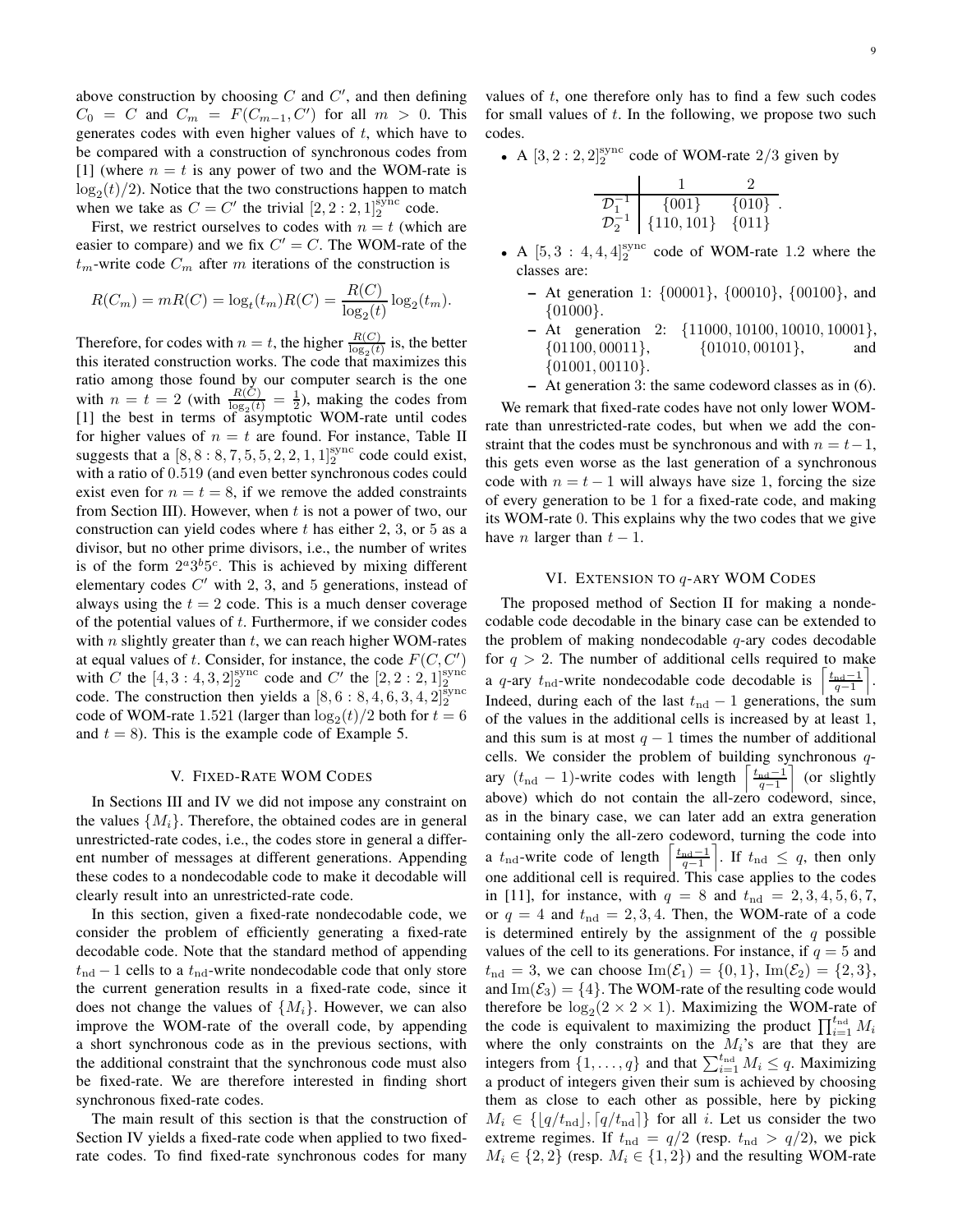## TABLE III

 $A_q(n, i)$  IN THE TERNARY CASE  $(q = 3)$ . The VALUES ARE CONSTRUCTIVE (I.E., THEY CORRESPOND TO ACTUAL CODES FOUND BY AN EXHAUSTIVE SEARCH). VALUES IN ITALICS CAN ALSO BE TAKEN FROM PROPOSITION 9.



TABLE IV

 $A_q(n, i)$  IN THE QUATERNARY CASE ( $q = 4$ ). The VALUES ARE CONSTRUCTIVE (I.E., THEY CORRESPOND TO ACTUAL CODES FOUND BY AN EXHAUSTIVE SEARCH). VALUES IN ITALICS CAN ALSO BE TAKEN FROM PROPOSITION 9.

| $\begin{array}{c cccccccc} i & 1 & 2 & 3 & 4 & 5 & 6 & 7 & 8 & 9 \\ n & & & & & & & \end{array}$ |  |  |  |  |  |
|--------------------------------------------------------------------------------------------------|--|--|--|--|--|
|                                                                                                  |  |  |  |  |  |
|                                                                                                  |  |  |  |  |  |
|                                                                                                  |  |  |  |  |  |
|                                                                                                  |  |  |  |  |  |
|                                                                                                  |  |  |  |  |  |

is  $\log_2(2^{q-t_{\text{nd}}}) = q - t_{\text{nd}}$  (resp.  $\log_2(2^{q-t_{\text{nd}}}) = q - t_{\text{nd}}$ ), while if  $t_{\text{nd}}$  is small compared to  $q$ , the optimal WOMrate can be closely approximated by  $\log_2 \left( \prod_{i=1}^{t_{\text{nd}}} q/t_{\text{nd}} \right)$  $t_{\rm nd}$   $\log_2(q/t_{\rm nd}).$ 

If  $t_{\rm nd} > q$ , then several additional cells are required. Using a computer search, we can find a few very short synchronous codes for  $q > 2$  under the same constraints as the codes from Section III (laminar, with  $n = \left[\frac{t}{q-1}\right]$ , and where generation i is built assuming that all codewords of weight (or  $L_1$ -norm)  $i-1$  are used by generation  $i-1$ ). Furthermore, in analogy with the binary case, we make the following important definition.

*Definition 4:* Let  $E_q(n, i)$  be the set of q-ary vectors of length *n* and weight *i*, and  $A_q(n, i)$  the maximum size of a partition Y of  $E_q(n, i)$  so that

$$
\forall Y \in \mathcal{Y}, \forall \mathbf{x} \in E_q(n, i-1), \exists \mathbf{y} \in Y : \mathbf{x} \leq \mathbf{y}.
$$

As in the binary case, we would like to compute  $A_q(n, i)$ for different values of  $n$  and  $i$ . Tables III and IV show the results of such a search for  $q = 3, 4$  and small values of n. As an example, a  $[2, 6: 2, 2, 2, 1, 1, 1]_4^{\text{sync}}$  code of WOM-rate  $3/2$  (which corresponds to the second row of Table IV) given by

| $\mathcal{D}_1^{-1}$ | ${01}$         | $\{10\}$   |
|----------------------|----------------|------------|
| $\mathcal{D}_2^{-1}$ | ${11}$         | ${20, 02}$ |
| $\mathcal{D}_3^{-1}$ | ${21,03}$      | ${12, 30}$ |
| $\mathcal{D}_A^{-1}$ | ${13, 31, 22}$ |            |
| $\mathcal{D}_5^{-1}$ | ${23, 32}$     |            |
| $\mathcal{D}_6^{-1}$ | ${33}$         |            |
|                      |                |            |

was found.

#### *A. Bounds on the Sizes of Generations*

The bounds from Section III-A can also be extended to the q-ary case for laminar codes with  $n = \left[\frac{t}{q-1}\right]$  and the size

of each generation maximized assuming no knowledge of the previous generation.

*Proposition 8:* For any  $n \geq 2$ ,  $q \geq 2$ , and  $2 \leq i \leq n$ ,  $A_q(n, i) \ge \min(A_q(n-1, i-1), A_q(n-1, i)).$ 

*Proof:* The proof follows the same lines as the proof of Proposition 2, with the suitable partition  $\mathcal{Y}'$  of  $E_q(n, i)$  defined as the union for all  $1 \le k \le \min(A_q(n-1, i-1), A_q(n-1, i))$ of the codeword classes

$$
(f_{\mathcal{Y}}(k).0) \cup \bigcup_{s=1}^{q-1} (f_{\mathcal{Z}}(k).s).
$$

□

*Proposition 9:* For any  $n \ge 1$  and  $q \ge 2$ ,  $A_q(n, 1) = n$ .

*Proof:* Same proof as for Proposition 4. П *Proposition 10:* For  $n \geq 1$  and  $q \geq 3$ ,  $A_q(n, 2) \geq$  $A_2(n, 2) + 1.$ 

*Proof:* Consider a suitable partition  $\mathcal Y$  of  $E_2(n, 2)$  of cardinality  $A_2(n, 2)$ . Now consider  $\mathcal{Y}' = \mathcal{Y} \cup \{2\mathbf{e}_k^n \mid 1 \leq k \leq n\}$ . The cardinality of  $\mathcal{Y}'$  is  $A_2(n, 2)+1$ , the words in its codeword classes have weight 2, and they belong to  $E_q(n, 2)$ . There is no collision since  $Y$  has no collision, and the words we add are not in  $E_2(n, 2)$ .  $\Box$ 

*Proposition 11:* For  $n \geq 0$  and  $q \geq 3$ ,  $A_q(2^n, 2) \geq 2^n$ .

*Proof:* It follows from direct application of Propositions 5 and 10. П

*Proposition 12:* For  $n \geq 0$  and  $q \geq 3$ ,  $A_q(2n + 1, 2) \geq$  $2n + 1$ .

*Proof:* The idea is to consider a codeword class whose circular permutations do not overlap. For  $n = 3$ , such a codeword class is {0002000, 0010100, 0100010, 1000001}.

Formally, let us consider the following codeword class  $Y_0$ of  $E_q(2n + 1, 2)$ :

$$
Y_0 = \{ \mathbf{e}_{n+1-k} + \mathbf{e}_{n+1+k} \, | \, 0 \le k \le n \} \, .
$$

 $Y_0$  covers  $E_q(2n + 1, 1)$ . If  $\mathcal{Y} = \{Y_0, Y_1, \ldots, Y_{2n}\}\$ is the family of the circular permutations of  $Y_0$ , then  $Y$  is a suitable partition of  $E_q(2n + 1, 2)$ . Indeed, for a given right circular permutation of  $(e_{n+1-k} + e_{n+1+k})$ , k can be identified as follows.

- The vector has a 2 if and only if  $k = 0$ .
- Otherwise, it has two 1's at indices  $i_1$  and  $i_2$  with  $i_1 < i_2$ . If  $i_2 - i_1$  is even,  $k = \frac{i_2 - i_1}{2}$  and we have permuted  $(e_{n+1-k} + e_{n+1+k})$  to the right  $i_1 - n - 1 + k$  times. If  $i_2 - i_1$  is odd,  $k = \frac{2n+1+i_1-i_2}{2}$  and we have permuted  $(e_{n+1-k} + e_{n+1+k})$  to the right  $i_2 - n - 1 + k$  times.

The cardinality of  $\mathcal Y$  is  $2n+1$ , which is a lower bound on the maximum cardinality of a suitable partition of  $E_q(2n + 1, 2)$ . П

Finally, we remark that the lower bounds of Propositions 8, 10, 11, and 12 match the exact values of  $A_q(n, i)$  from Tables III and IV for several values of  $(n, i)$ .

#### *B. The Construction from Section IV*

The construction of Section IV can be extended to  $q$ -ary codes as follows.

*Theorem 2:* Let C be an  $[n, t : M_1, \ldots, M_t]_q$  synchronous q-ary code of WOM-rate R, and C' an  $[n', t']$ :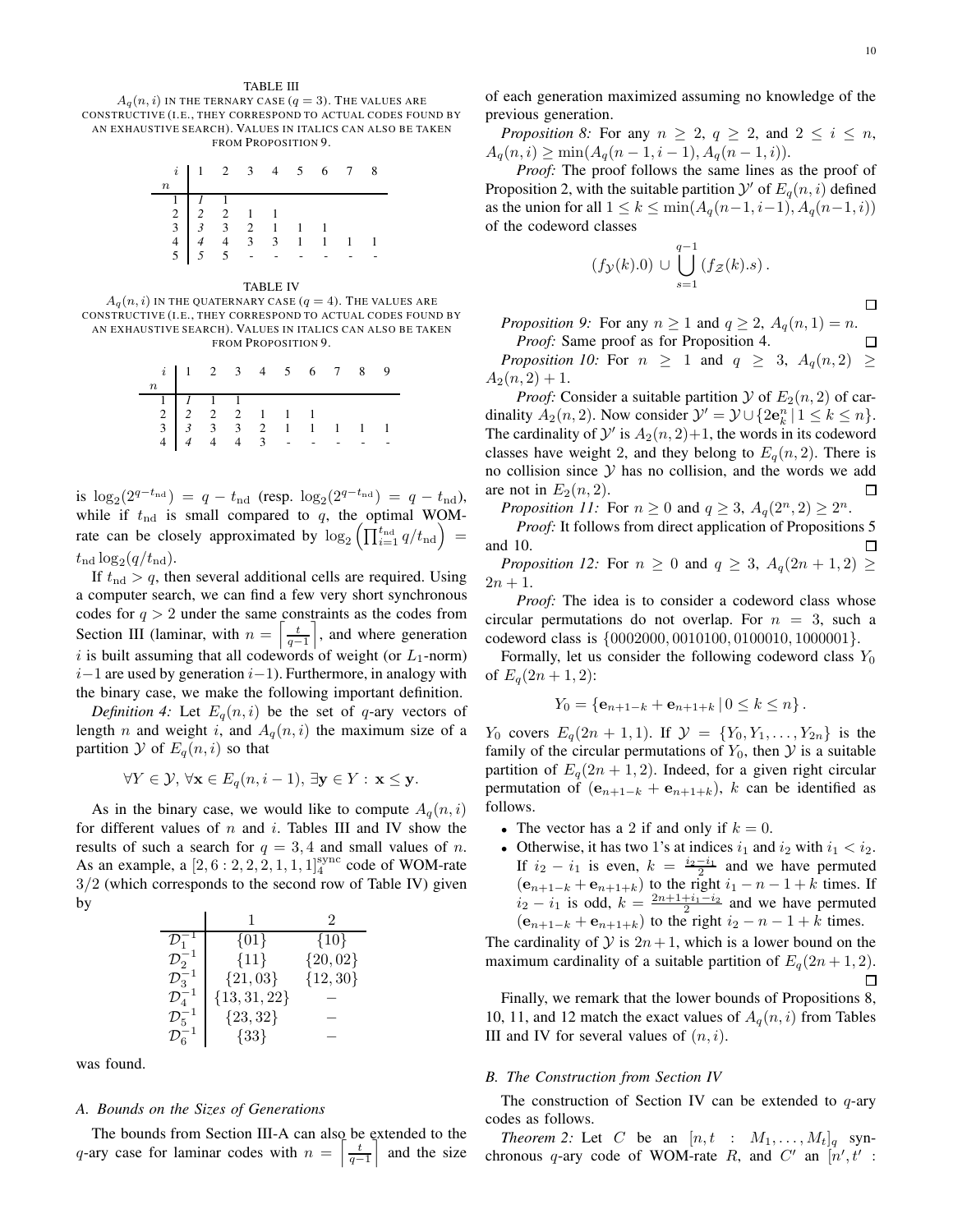$M'_1, \ldots, M'_{t'}]_2$  synchronous binary code of WOM-rate  $R'$ , both not containing the all-zero codeword. Then there exists an  $[nn', tt' : M_1M'_1, \ldots, M_1M'_{t'}, \ldots, M_tM'_1, \ldots, M_tM'_{t'}]_q$ synchronous q-ary code  $C_1$  of WOM-rate  $R_1 = \frac{t'}{n'}R + \frac{t}{n}R'$ .

*Proof:* The proof that  $C_1$  is a valid synchronous q-ary code is the same as in the binary case.  $\Box$ 

Notice that the code  $C'$  in the construction is still binary: the requirement is that  $C$  and  $C_1$  must have the same alphabet size. Using a  $q'$ -ary code (with  $q' > 2$ ) instead of a binary code is also possible regardless of  $C$  and  $C_1$ . When  $C'$  is binary, the two values 0 and 1 will be matched, at each stage, to 2 successive generations  $p-1$  and p of C. In the first stage they are matched to generations 0 (i.e., empty memory) and 1, then to generations 1 and 2, and so on. However, when  $C'$  is  $q'$ -ary with  $q' > 2$ , each stage has q' possible values to match to q' generations. For instance, if  $q' = 4$ , the values  $(0, 1, 2, 3)$  will be matched to generations  $(0, 1, 2, 3)$  of C at stage 1, then to generations  $(3, 4, 5, 6)$  at stage 2, generations  $(6, 7, 8, 9)$  at stage 3, and so on.

If a nonbinary code  $C'$  is to be used, then either  $C$  or  $C'$ must have a suitable structure. The following conditions, for example, would ensure this.

- A first sufficient condition is that each write of  $C'$ increases the sum of the values of its cells by exactly one. This prevents the following situation from happening. Consider the case where at the first generation of a nonbinary  $C'$ , a cell can go both from 0 to 1 and from 0 to 2 depending on which message we encode. Then, in the corresponding block, we will write a codeword of C of either generation 1 or generation 2. When encoding a pair  $(m, m')$  of messages, the number of messages among which we can choose  $m$  therefore depends on  $m'$ , which means that the encoder cannot predict how much data it will be able to store at a given generation.
- Another possible condition to avoid the above issue is that we choose a fixed-rate code  $C$ . In the previous example, if  $M_1 = M_2$ , it does not matter if we do not know whether we will be using generation 1 or generation 2 of  $C$ ; we have the same number of messages to choose from anyway.

As an example, a  $[4, 10: 4, 2, 4, 2, 6, 3, 4, 2, 2, 1]_4^{\text{sync}}$  code can be constructed in the following way. First, a  $[2, 4 :$  $2, 2, 3, 3]_4^{\text{sync}}$  code can be made by merging together the last three generations of the  $[2, 6 : 2, 2, 2, 1, 1, 1]_4^{\text{sync}}$  code displayed above in Section VI by taking as the new set of codeword classes the union of the sets of codeword classes of the three last generations, and reorganizing them, as explained for the binary case in Section III-B. Also, if the codeword classes are reorganized properly, then an additional codeword class {22} can be added to the third generation, resulting in the following  $[2, 4: 2, 2, 3, 3]_4^{\text{sync}}$  code

|                        |             | ' $\lambda$  | З      |
|------------------------|-------------|--------------|--------|
| $\mathcal{D}_1^{-1}$   | ${01}$      | ${10}$       |        |
| $\mathcal{D}_2^{-1}$   | ${11}$      | $\{20,02\}$  |        |
| $\mathcal{D}_{3}^{-1}$ | $\{21,03\}$ | $\{12, 30\}$ | ${22}$ |
| $\mathcal{D}_4^{-1}$   | ${13, 32}$  | $\{31,23\}$  | ${33}$ |

of WOM-rate 2.5850. <sup>3</sup> This is the example code of Example 2. Obviously, a  $[2, 5 : 2, 2, 3, 2, 1]_4^{\text{sync}}$  code can be made by splitting the fourth generation into the two generations  $\{\{13, 32\}, \{31, 23\}\}\$ and  $\{33\}$ . Finally, by using the construction of Theorem 2, using the  $[2, 5 : 2, 2, 3, 2, 1]_4^{\text{sync}}$  code as C and the  $[2, 2 : 2, 1]_2^{\text{sync}}$  code from Example 5 as C', a  $[4, 10: 4, 2, 4, 2, 6, 3, 4, 2, 2, 1]_4^{\text{sync}}$  code of WOM-rate 3.5425 can be constructed.

## VII. RESULTS AND COMPARISON WITH THE STANDARD METHOD

In this section, we use the synchronous codes derived in the previous sections to construct decodable codes from nondecodable ones as explained in Section II (binary case) and Section VI (nonbinary case). We compare the proposed method with the basic method that adds  $\left\lceil \frac{t_{\text{nd}}-1}{q-1} \right\rceil$  cells containing no data. For this comparison, we consider two different target code lengths,  $n = 64$  and  $n = 256$ . We then assume for each value of n and for some specific values of  $t_{\text{nd}}$ , that there exists a  $t_{\text{nd}}$ -write code with WOM-rate equal to the best (i.e., of highest WOM-rate) codes from [11, 12], and with length  $n_{\rm nd} = n - n_{\rm sync}$ , where  $n_{\rm sync}$  is the length of the synchronous code. Note that we do not use the actual code lengths at which these state-of-the-art WOM-rates are reached because they are very large [19] and not explicitly stated in [11, 12]. However, this gives a meaningful comparison, since the rate loss with our approach (see (2)) is an increasing function of  $R_{\text{nd}}$  when n,  $n_{\text{sync}}$ , and  $R_{\text{sync}} > 0$  are fixed. Since no code (for any block length) of strictly higher WOM-rate than the ones reported in [11, 12] is (as far as we can tell) currently known, and considering a specific block length  $n_{\text{nd}}$  will likely reduce the WOM-rate of the best nondecodable code, the comparison is a sort of worst-case scenario for our approach.

The results for the binary case are reported in Tables V and VI. We consider values for  $t_{\text{nd}}$  between 4 and 7. The second column of each table reports the state-of-theart WOM-rate of nondecodable codes, for each value of  $t_{\rm nd}$ . The third column shows the WOM-rate that is obtained by appending  $t_{\text{nd}}$  − 1 cells with no data to a length  $n_{\rm nd}$  =  $n - (t_{\rm nd} - 1)$  code with WOM-rate equal to the one reported in the second column. The next two columns show, for various synchronous codes, the WOM-rate that we obtain for the same target length. The  $[3, 4 : 1, 3, 1, 1]_2^{\text{sync}}$ ,  $[4, 5 : 1, 4, 3, 1, 1]_2^{\text{sync}}, [5, 6 : 1, 5, 3, 2, 1, 1]_2^{\text{sync}}, \text{ and } [6, 7 :$  $1, 6, 5, 3, 1, 1, 1]_2^{\text{synic}}$  codes are obtained by adding to the codes  $[3, 3: 3, 1, 1]_2^{\text{sync}}, [4, 4: 4, 3, 1, 1]_2^{\text{sync}}, [5, 5: 5, 3, 2, 1, 1]_2^{\text{sync}},$ and  $[6, 6 : 6, 5, 3, 1, 1, 1]_2^{\text{sync}}$  from Section III a generation containing the all-zero codeword.<sup>4</sup> The  $[5, 4 : 1, 5, 3, 6]_2^{\text{sync}}$ code is obtained in a similar manner from the  $[5, 3:5, 3, 6]_2^{\text{sync}}$ code in Section III-B, and the  $[8, 7:1, 8, 4, 6, 3, 4, 2]_2^{\text{sync}}$  code

<sup>&</sup>lt;sup>3</sup>By adding a generation containing the all-zero codeword, we get a [2, 5 : 2, 2, 3, 3]<sup>Syric</sup> code of the same WOM-rate, which is significantly higher  $1, 2, 2, 3, 3]_4^{\text{sync}}$  code of the same WOM-rate, which is significantly higher than the corresponding *worst-case* WOM-rate of the synchronous lattice-based code from [14, Table I].

<sup>&</sup>lt;sup>4</sup>Note that from Table II,  $B(6, 4) = 2$ , which implies that a [6, 6 :  $(6, 5, 3, 2, 1, 1]_2^{\text{sync}}$  code may exist. However, we have not been able to identify such a code in a (nonexhaustive) computer search. The best code found was a  $[6, 6: 6, 5, 3, 1, 1, 1]_2^{\text{sync}}$  code.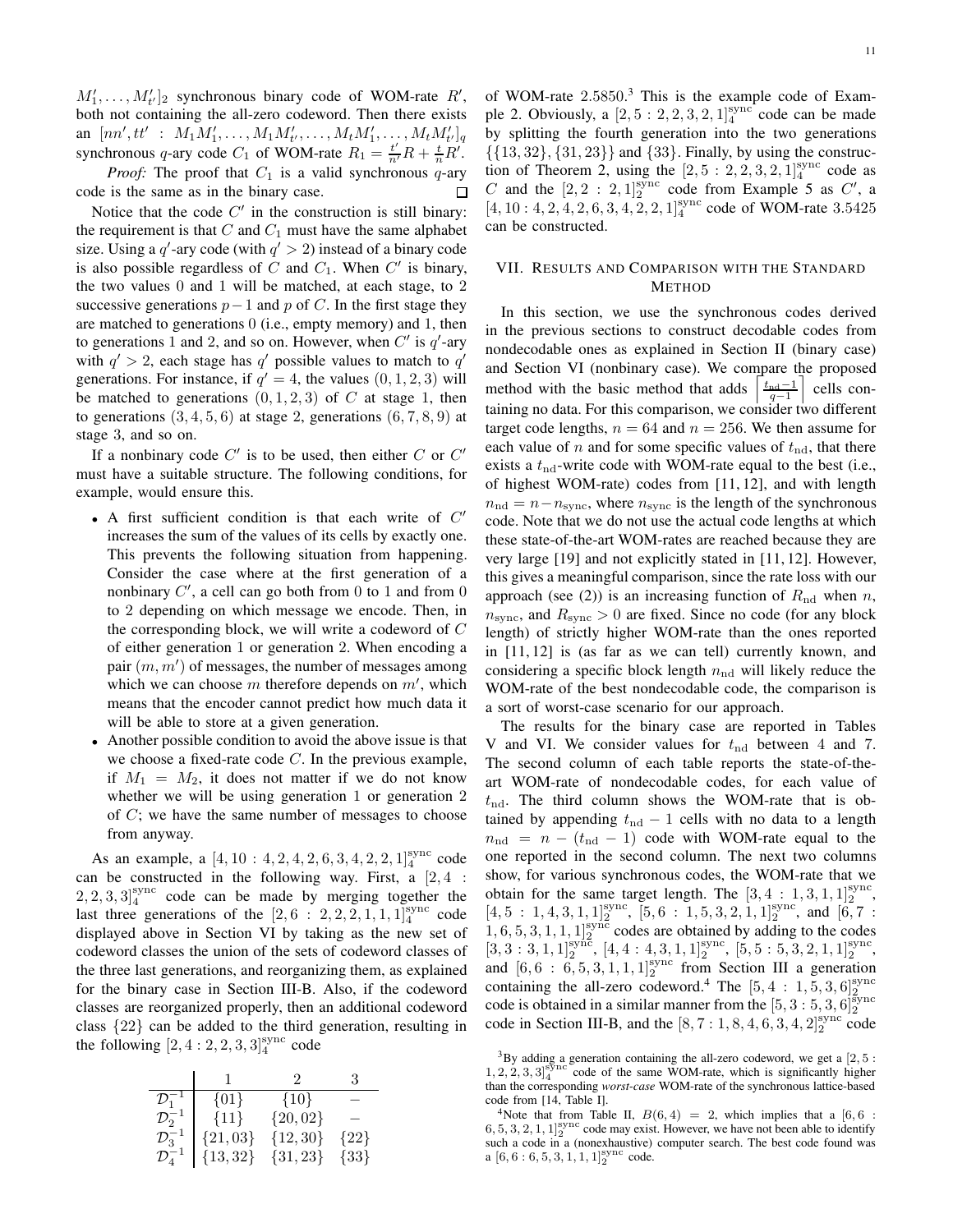#### TABLE V

WOM-RATES OF BINARY DECODABLE CODES OBTAINED BY CONCATENATING SYNCHRONOUS CODES, WITH TARGET CODE LENGTH  $n = 64$ . The NUMBERS IN THE PARENTHESES (IN COLUMNS THREE AND FIVE) ARE THE RATE LOSSES (COMPUTED FROM (1) AND (2), RESPECTIVELY) IN PERCENT, WHILE THE RATE LOSS REDUCTION FACTOR IS THEIR FRACTION.

| $t_{\rm nd}$ | Rate of nondec.<br>code from [12, Table VI] | Rate of dec.<br>with no data | With data<br>Sync. code                                            | Rate                               | Rate loss<br>reduction factor |
|--------------|---------------------------------------------|------------------------------|--------------------------------------------------------------------|------------------------------------|-------------------------------|
|              | 1.8566                                      | 1.7696 (4.69%)               | $[3,4:1,3,1,1]_2$<br>$[5, 4: 1, 5, 3, 6]_2$                        | 1.7943 (3.35%)<br>$1.8130(2.35\%)$ | 1.40<br>2.00                  |
|              | 1.9689                                      | 1.8458(6.25%)                | $[4, 5: 1, 4, 3, 1, 1]_2$                                          | 1.9019 (3.41%)                     | 1.84                          |
| 6            | 2.1331                                      | 1.9665 (7.81%)               | $[5, 6: 1, 5, 3, 2, 1, 1]_2$                                       | 2.0431 (4.22%)                     | 1.85                          |
|              | 2.1723                                      | 1.9686 (9.38%)               | $[6, 7: 1, 6, 5, 3, 1, 1, 1]_2$<br>$[8, 7: 1, 8, 4, 6, 3, 4, 2]_2$ | 2.0701 (4.71%)<br>2.0909 (3.75%)   | 1.99<br>2.50                  |

#### TABLE VI

WOM-RATES OF BINARY DECODABLE CODES OBTAINED BY CONCATENATING SYNCHRONOUS CODES, WITH TARGET CODE LENGTH  $n = 256$ . The NUMBERS IN THE PARENTHESES (IN COLUMNS THREE AND FIVE) ARE THE RATE LOSSES (COMPUTED FROM (1) AND (2), RESPECTIVELY) IN PERCENT, WHILE THE RATE LOSS REDUCTION FACTOR IS THEIR FRACTION.

| $t_{\rm nd}$ | Rate of nondec.<br>Rate of dec.<br>code from [12, Table VI]<br>with no data |                  | With data<br>Sync. code         | Rate loss<br>reduction factor |      |
|--------------|-----------------------------------------------------------------------------|------------------|---------------------------------|-------------------------------|------|
|              |                                                                             |                  |                                 |                               |      |
| 1.8566<br>4  |                                                                             | 1.8348 (1.17%)   | $[3, 4: 1, 3, 1, 1]_2$          | $1.8410(0.84\%)$              | 1.40 |
|              |                                                                             |                  | $[5, 4: 1, 5, 3, 6]_2$          | 1.8457 (0.59%)                | 2.00 |
|              | 1.9689                                                                      | 1.9381 (1.56%)   | $[4, 5: 1, 4, 3, 1, 1]_2$       | 1.9521 (0.85%)                | 1.84 |
| 6            | 2.1331                                                                      | $2.0914(1.95\%)$ | $[5, 6: 1, 5, 3, 2, 1, 1]_2$    | $2.1106(1.05\%)$              | 1.85 |
|              |                                                                             |                  | $[6, 7: 1, 6, 5, 3, 1, 1, 1]_2$ | 2.1467(1.18%)                 | 1.99 |
|              | 2.1723                                                                      | 2.1214 (2.34%)   | $[8, 7: 1, 8, 4, 6, 3, 4, 2]_2$ | $2.1520(0.94\%)$              | 2.50 |

is obtained by adding a generation with the all-zero codeword to the  $[8, 6: 8, 4, 6, 3, 4, 2]_2^{\text{sync}}$  code from the construction of Section IV.

To better quantify the gains of the proposed approach, we have included in the tables the rate losses compared to the nondecodable code, and also their fraction (the rate loss reduction factor), which quantifies the reduction in rate loss of the proposed approach compared to the basic approach of appending  $t_{\text{nd}} - 1$  cells containing no data. For both lengths, our technique yields higher WOM-rates compared to just appending a block of  $t_{\text{nd}} - 1$  cells with no information. For instance, for  $t_{\rm nd} = 7$  and  $n = 64$ , the rate loss with the basic approach is as high as 9.38%. With the improved approach the rate loss is reduced to 3.75%, which is a reduction by a factor of 2.5 (see the sixth column of Table V). As can be seen from the tables, the rate loss of the basic approach grows with  $t_{\text{nd}}$ . In all cases we are able to demonstrate a rate loss reduction factor of 1.8 to 2.5 using our approach, which is significant. Furthermore, the tabulated WOM-rates are (to the best of our knowledge) also higher than the best WOM-rates for binary multiple-write codes (and hence better than the WOM-rates of any directly decodable code) known prior to [12], which justifies our approach.

The results for the nonbinary case with  $q = 4$  are reported in Tables VII and VIII for  $n = 64$  and  $n = 256$ , respectively. Here, we consider values for  $t_{\text{nd}}$  between 5 and 11. As in the binary case, the second column of each table reports the stateof-the-art WOM-rate of nondecodable quaternary codes, for each value of  $t_{\rm nd}$  that we consider. The third column shows the WOM-rate that would be obtained by appending  $\left[\frac{t_{\text{nd}}-1}{3}\right]$  cells containing no data to a code of length  $n - \left\lceil \frac{t_{\text{nd}}-1}{3} \right\rceil$  and WOMrate equal to the one reported in the second column. Note

that similar to the binary case, the codes that we have constructed in Section VI can be extended by a single generation containing the all-zero codeword only. Thus, when we speak below about codes that are constructed in previous sections, we implicitly assume that they have been extended in this way. Now, the codes  $[2, 7 : 1, 2, 2, 2, 1, 1, 1]_4^{\text{sync}}$  and  $[3, 10 : 1, 1]_4^{\text{sync}}$  $1, 3, 3, 3, 2, 1, 1, 1, 1, 1]_4^{\text{sync}}$  are taken from Section VI (the second and third rows of Table IV, respectively), the codes [3, 8 :  $1, 3, 3, 3, 2, 1, 1, 3]_4^{\text{sync}}$  and  $[3, 9: 1, 3, 3, 3, 2, 1, 1, 1, 2]_4^{\text{sync}}$  are obtained by merging the last three (resp. two) generations of the  $[3, 10: 1, 3, 3, 3, 2, 1, 1, 1, 1, 1]_4^{\text{sync}}$  code, and the codes  $[2, 5: 1, 2, 2, 3, 3]_4^{\text{sync}}, [2, 6: 1, 2, 2, 3, 2, 1]_4^{\text{sync}}, \text{ and } [4, 11:$  $1, 4, 2, 4, 2, 6, 3, 4, 2, 2, 1]_4^{\text{sync}}$  are taken from Section VI-B. Note that as in the binary case our technique yields higher WOM-rates compared to just appending a block of  $\lceil \frac{t_{\text{nd}}-1}{3} \rceil$ cells with no information, for both target lengths. Also, as in the binary case, the rate loss of the basic approach grows with  $t_{\rm nd}$ , and we demonstrate a rate loss reduction by a factor between 1.5 and 4.0 in all cases considered, which is significant.

For the ternary case, to the best of our knowledge, no tables of the best possible WOM-rates have been presented in the literature. There are however constructions that can be used. See, for instance, [12, Theorem 7] for constructing  $q$ -ary 2write codes. Here, we will use a construction from [11] (which was inspired by a similar idea proposed in [20]) giving a  $q$ -ary  $2(q-1)$ -write code of WOM-rate  $(q-1)R_2$ , where  $R_2$  is the best possible WOM-rate of a 2-write binary code. Thus, there exists a ternary 4-write code of WOM-rate  $(3-1) \cdot 1.4928$  = 2.9856 where the WOM-rate of the 2-write code is taken from [12, Table VI]. Now, from the second row of Table III, we can see that there exists a  $[2, 3:2, 2, 2]_3^{\text{sync}}$  code (by merging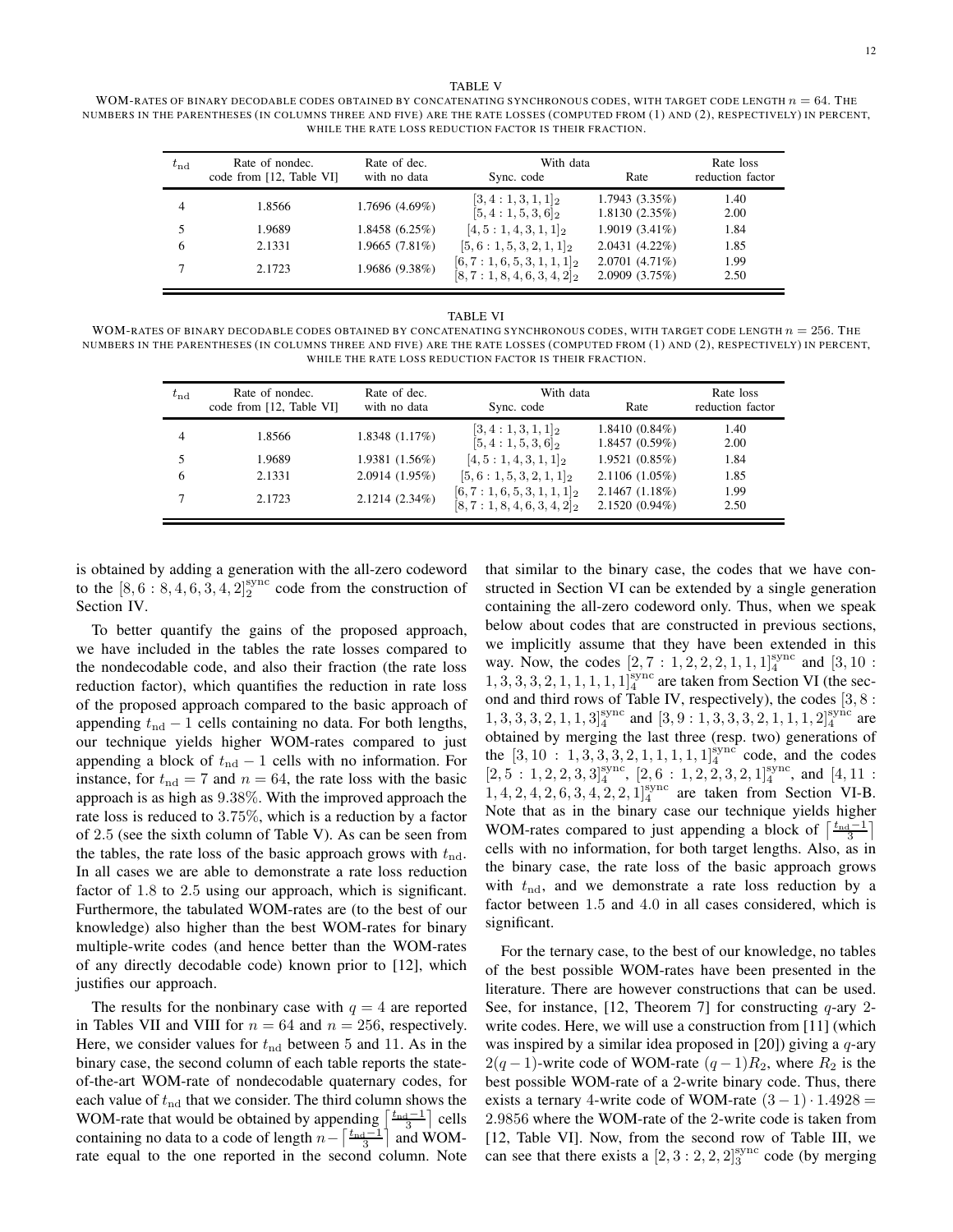## TABLE VII

WOM-RATES OF QUATERNARY  $(q = 4)$  DECODABLE CODES OBTAINED BY CONCATENATING SYNCHRONOUS CODES, WITH TARGET CODE LENGTH  $n = 64$ . The numbers in the parentheses (in columns three and five) are the rate losses (computed from (1) and (2), respectively) IN PERCENT, WHILE THE RATE LOSS REDUCTION FACTOR IS THEIR FRACTION.

| $t_{\rm nd}$ | Rate of nondec.<br>code | Rate of dec.<br>with no data | With data<br>Sync. code                      | Rate              | Rate loss<br>reduction factor |
|--------------|-------------------------|------------------------------|----------------------------------------------|-------------------|-------------------------------|
|              |                         |                              |                                              |                   |                               |
|              | 3.9328 [11]             | $3.8099(3.13\%)$             | $[2, 5: 1, 2, 2, 3, 3]_4$                    | 3.8907 (1.07%)    | 2.92                          |
| 6            | 4.2594 [11]             | $4.1263(3.13\%)$             | $[2, 6: 1, 2, 2, 3, 2, 1]_4$                 | 4.1979 (1.44%)    | 2.17                          |
| 7            | 4.3394 [11]             | $4.2038(3.13\%)$             | $[2, 7: 1, 2, 2, 2, 1, 1, 1]_4$              | 4.2507 $(2.04\%)$ | 1.53                          |
| 8            | 4.5088 $a$              | 4.2975 (4.69%)               | $[3, 8: 1, 3, 3, 3, 2, 1, 1, 3]_4$           | 4.4121 (2.14%)    | 2.19                          |
| 9            | 4.5836 $a$              | 4.3687 (4.69%)               | $[3, 9: 1, 3, 3, 3, 2, 1, 1, 1, 2]_4$        | 4.4743 (2.38%)    | 1.97                          |
| 10           | 4.6932 $a$              | 4.4732 (4.69%)               | $[3, 10: 1, 3, 3, 3, 2, 1, 1, 1, 1, 1]_4$    | 4.5631 (2.77%)    | 1.69                          |
| 11           | 4.7193 <sup>b</sup>     | 4.4243 (6.25%)               | $[4, 11: 1, 4, 2, 4, 2, 6, 3, 4, 2, 2, 1]_4$ | $4.6457(1.56\%)$  | 4.01                          |
|              |                         |                              |                                              |                   |                               |

<sup>a</sup>Obtained by applying Construction A from [11] to the WOM-rates from [12, Table VI].

*b*Obtained by applying Construction A from [11] to the WOM-rates from the recursion for  $\mathcal{R}'_t$  of Section VI in [12].

TABLE VIII

WOM-RATES OF QUATERNARY  $(q = 4)$  decodable codes obtained by concatenating synchronous codes, with target code length  $n = 256$ . The numbers in the parentheses (in columns three and five) are the rate losses (computed from (1) and (2), respectively) IN PERCENT, WHILE THE RATE LOSS REDUCTION FACTOR IS THEIR FRACTION.

| $t_{\rm nd}$ | Rate of nondec.<br>code | Rate of dec.<br>with no data | With data<br>Sync. code                      | Rate             | Rate loss<br>reduction factor |
|--------------|-------------------------|------------------------------|----------------------------------------------|------------------|-------------------------------|
|              |                         |                              |                                              |                  |                               |
|              | 3.9328 [11]             | 3.9021 (0.78%)               | $[2, 5: 1, 2, 2, 3, 3]_4$                    | 3.9223(0.27%)    | 2.92                          |
| 6            | 4.2594 [11]             | 4.2261 (0.78%)               | $[2, 6: 1, 2, 2, 3, 2, 1]_4$                 | $4.2440(0.36\%)$ | 2.17                          |
| 7            | 4.3394 [11]             | 4.3055 (0.78%)               | $[2, 7: 1, 2, 2, 2, 1, 1, 1]_4$              | 4.3172 (0.51%)   | 1.53                          |
| 8            | 4.5088 $a$              | 4.4560 (1.17%)               | $[3, 8: 1, 3, 3, 3, 2, 1, 1, 3]_4$           | 4.4846 (0.54%)   | 2.19                          |
| 9            | 4.5836 $a$              | 4.5299 (1.17%)               | $[3, 9: 1, 3, 3, 3, 2, 1, 1, 1, 2]_4$        | $4.5563(0.60\%)$ | 1.97                          |
| 10           | 4.6932 $a$              | 4.6382 $(1.17%)$             | $[3, 10: 1, 3, 3, 3, 2, 1, 1, 1, 1, 1]_4$    | $4.6607(0.69\%)$ | 1.69                          |
| 11           | 4.7193 $^b$             | 4.6456 (1.56%)               | $[4, 11: 1, 4, 2, 4, 2, 6, 3, 4, 2, 2, 1]_4$ | 4.7009 (0.39%)   | 4.01                          |

<sup>a</sup>Obtained by applying Construction A from [11] to the WOM-rates from [12, Table VI].

*b*Obtained by applying Construction A from [11] to the WOM-rates from the recursion for  $\mathcal{R}'_t$  of Section VI in [12].

the last two generations) that does not contain the all-zero codeword. Assuming a block length of  $n = 64$ , our method gives a WOM-rate of 2.9392, while the method of appending  $\left[\frac{4-1}{2}\right] = 2$  cells with no data gives a WOM-rate of only  $\left(\frac{4-1}{3-1}\right)$  = 2 cells with no data gives a WOM-rate of only 2.8923. This amounts to a rate loss reduction by a factor of 2.01.

## VIII. CONCLUSION

In this paper, we proposed short synchronous WOM codes as a basic tool to make nondecodable codes decodable while preserving the WOM-rate as much as possible. We considered both binary and nonbinary codes, as well as the fixedrate and the unrestricted-rate setups. We constructed short synchronous (laminar) codes for small values of  $t$ . We also proposed a construction method to build synchronous codes for higher values of  $t$  by concatenating shorter synchronous codes. Compared to the construction by Rivest and Shamir, which considers  $n = t$  with t being a power of 2, our construction is more general, since it lifts both constraints. Finally, we used the obtained synchronous codes to make some nondecodable codes decodable. Compared to the standard approach of appending cells containing no data, the proposed approach achieves a significant reduction of the rate loss for short-to-moderate block lengths.

#### ACKNOWLEDGMENTS

The authors wish to thank S. Kayser for valuable discussions and the anonymous reviewers for their valuable comments and suggestions that helped improve the presentation of the paper.

#### **REFERENCES**

- [1] R. L. Rivest and A. Shamir, "How to reuse a "write-once" memory," *Information and Control*, vol. 55, no. 1-3, pp. 1–19, Oct./Nov./Dec. 1982.
- [2] F. Merkx, "Womcodes constructed with projective geometries," *Traitement du Signal*, vol. 1, no. 2–2, pp. 227–231, 1984.
- [3] A. Fiat and A. Shamir, "Generalized "write-once" memories," *IEEE Trans. Inf. Theory*, vol. 30, no. 3, pp. 470–480, May 1984.
- [4] C. Heegard, "On the capacity of permanent memory," *IEEE Trans. Inf. Theory*, vol. 31, no. 1, pp. 34–42, Jan. 1985.
- [5] G. D. Cohen, P. Godlewski, and F. Merkx, "Linear binary code for writeonce memories," *IEEE Trans. Inf. Theory*, vol. 32, no. 5, pp. 697–700, Sep. 1986.
- [6] G. Z´emor and G. D. Cohen, "Error-correcting WOM-codes," *IEEE Trans. Inf. Theory*, vol. 37, no. 3, pp. 730–734, May 1991.
- [7] F.-W. Fu and A. J. H. Vinck, "On the capacity of generalized write-once memory with state transitions described by an arbitrary directed acyclic graph," *IEEE Trans. Inf. Theory*, vol. 45, no. 1, pp. 308–313, Jan. 1999.
- [8] E. Yaakobi, P. H. Siegel, A. Vardy, and J. K. Wolf, "Multiple errorcorrecting WOM-codes," in *Proc. IEEE Int. Symp. Inf. Theory (ISIT)*, Austin, TX, Jun. 2010, pp. 1933–1937.
- [9] E. Yaakobi, S. Kayser, P. H. Siegel, A. Vardy, and J. K. Wolf, "Efficient two-write WOM-codes," in *Proc. IEEE Inf. Theory Workshop (ITW)*, Dublin, Ireland, Aug./Sep. 2010.